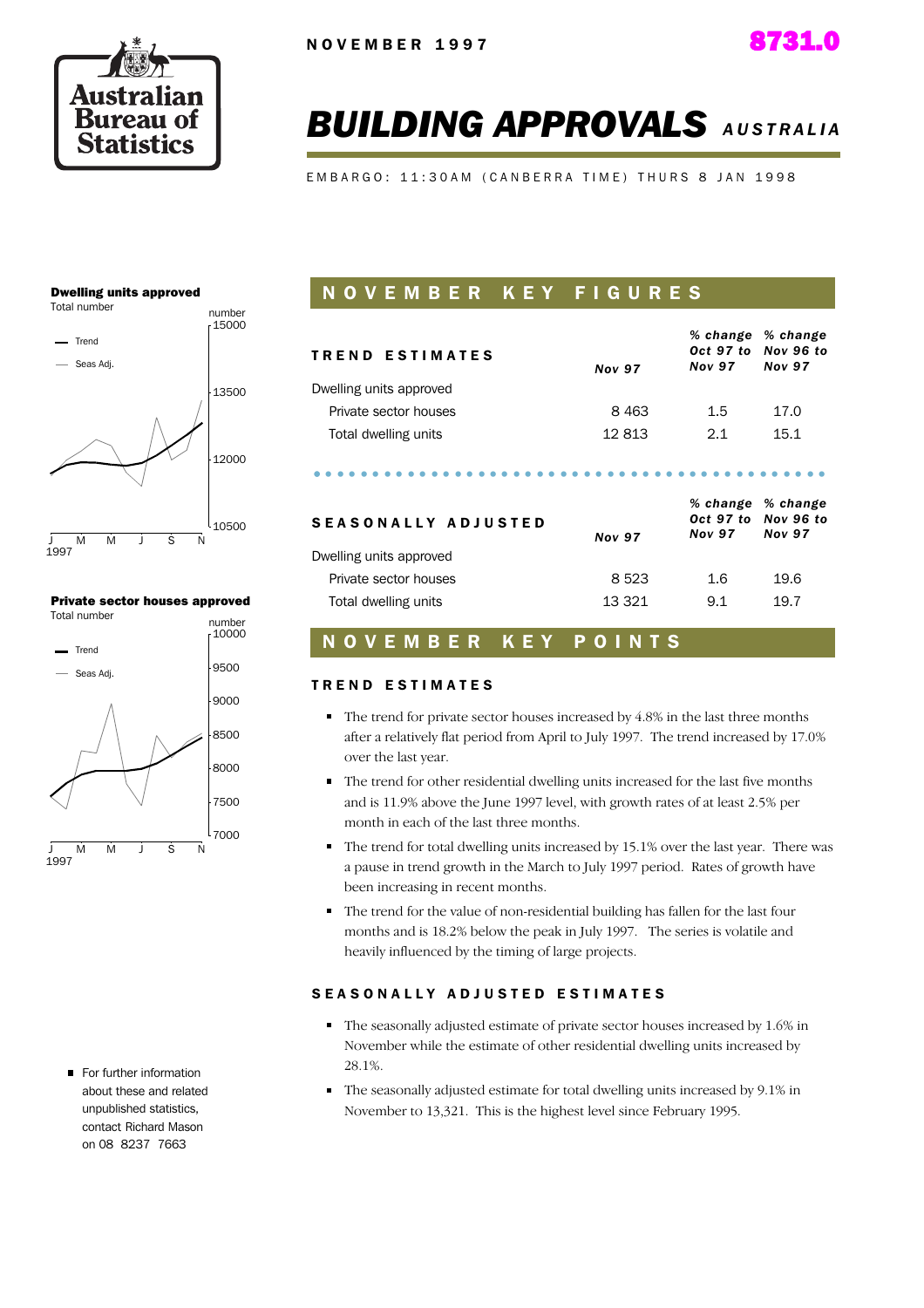## NOTES

| FORTHCOMING ISSUES    | <b>ISSUE</b>                                                                        | <b>RELEASE DATE</b> |
|-----------------------|-------------------------------------------------------------------------------------|---------------------|
|                       | December 1997                                                                       | 3 February 1998     |
|                       | January 1998                                                                        | 3 March 1998        |
|                       | February 1998                                                                       | 31 March 1998       |
|                       |                                                                                     |                     |
|                       |                                                                                     |                     |
|                       |                                                                                     |                     |
|                       |                                                                                     |                     |
|                       |                                                                                     |                     |
| CHANGES IN THIS ISSUE | There are no changes in this issue.                                                 |                     |
|                       |                                                                                     |                     |
|                       |                                                                                     |                     |
| DATA NOTES            | Series for Victoria and Australia for September and October have been revised. For  |                     |
|                       | September the estimate of dwelling units has been revised upwards by 298 dwelling   |                     |
|                       | units and for October the total number of dwelling units has been revised downwards |                     |
|                       | by 47 dwelling units. Changes to other categories were small.                       |                     |
|                       | The Victorian Docklands Stadium project is expected to be included in December      |                     |
|                       | building approvals.                                                                 |                     |
|                       |                                                                                     |                     |
|                       |                                                                                     |                     |

W. McLennan Australian Statistician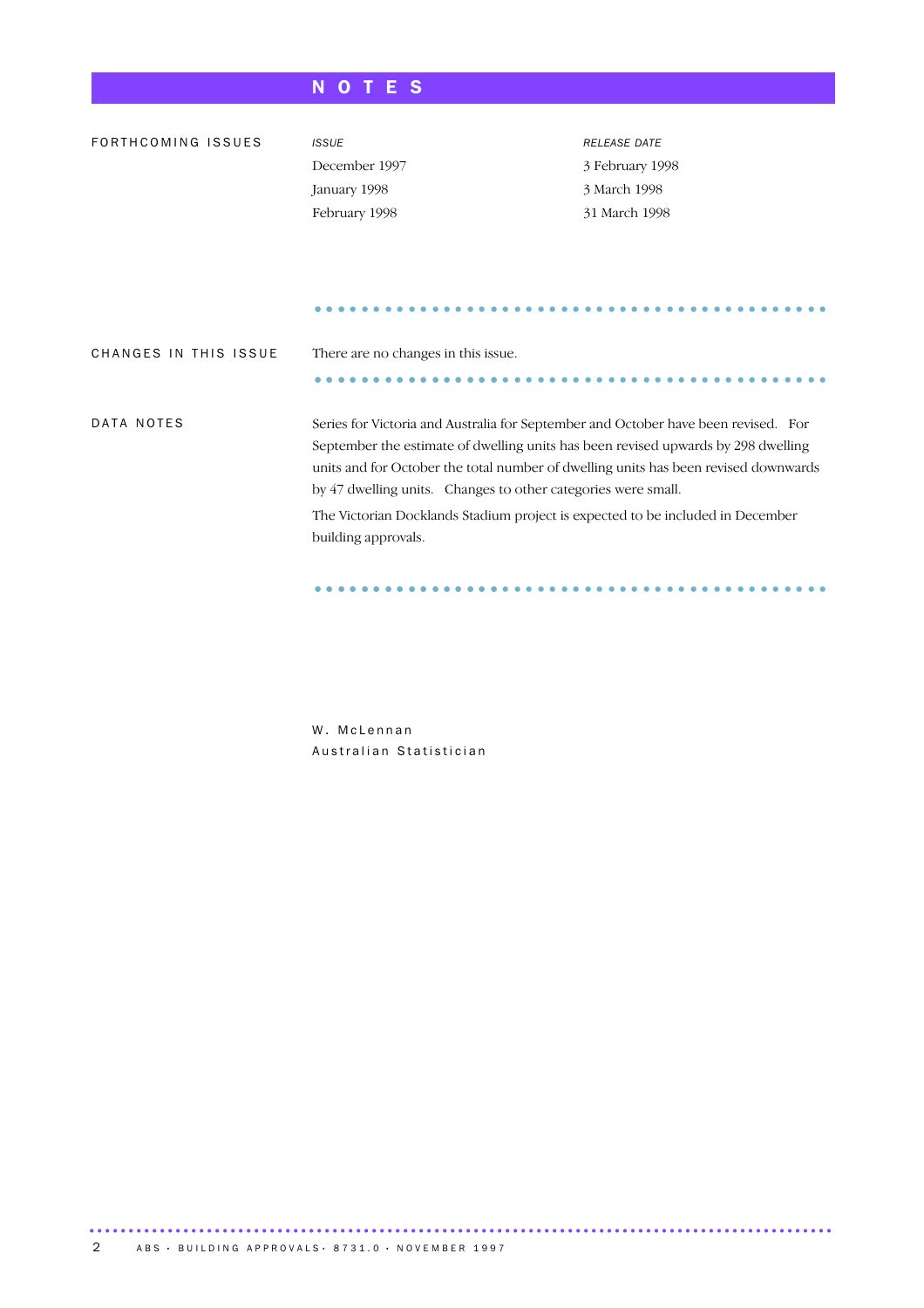VALUE OF TOTAL **BUILDING** 

The trend has fallen for the last three months after showing growth for the previous five months. The trend level is 6.6% above the level of a year ago. For growth to resume the seasonally adjusted estimate for December will need to increase by 9.7% (slightly more than the average monthly movement).



VALUE OF RESIDENTIAL **BUILDING** 

The trend has increased steadily since late 1995 and has shown growth of 22.0% over the last year. Growth in trend will continue unless the seasonally adjusted estimate in December falls by more than 9% (almost twice the average monthly movement).



#### VALUE OF NON-RESIDENTIAL **BUILDING**

The trend has grown strongly since late 1994. In the last twelve months it fell during December 1996 - March 1997 and again during August - November 1997. The series is heavily influenced by the timing of large projects. The current decline will continue unless there is an increase of more than 60% in the seasonally adjusted estimate in December (about three times the average monthly movement).



...............................................................................................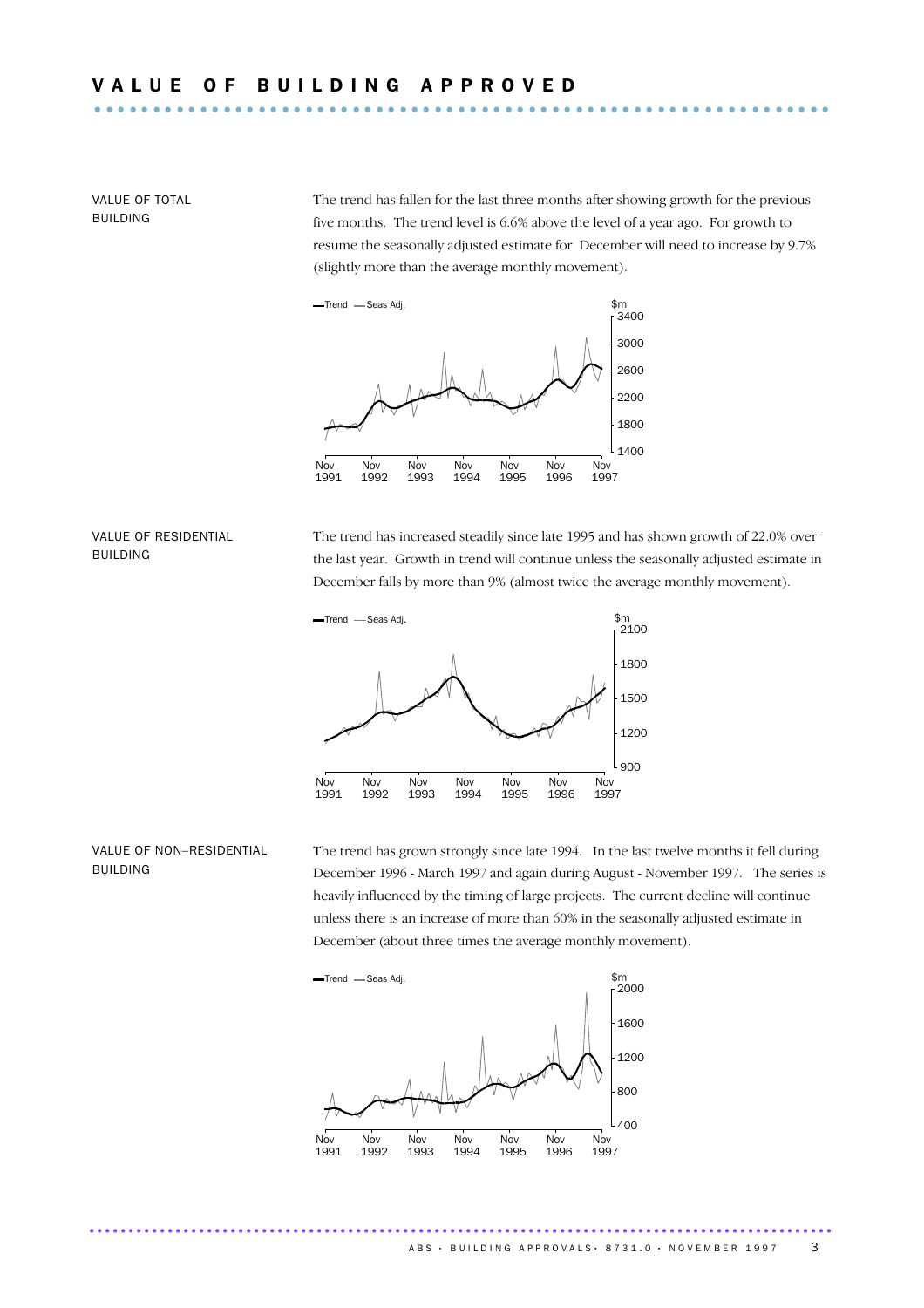### EFFECT OF NEW SEASONALLY ADJUSTED ESTIMATES ON TREND ESTIMATES

Readers should exercise care when interpreting trend estimates. The last six trend estimates, in particular, are likely to be revised when new seasonally adjusted estimates become available.

Generally, the size of revisions to the trend estimates tends to be larger, the greater the volatility of the original series. Analysis of the building approval original series has shown that they can be volatile; therefore, initial estimates of a month's trend value can be revised substantially. As a result, some months can elapse before turning points in the trend series are reliably identified.

The graphs and tables which follow present the effect of two possible scenarios on the previous trend estimates:

1 The December seasonally adjusted estimate is higher than the November estimate by:

- $\blacksquare$  +4% for total number of dwelling units approved
- $\blacksquare$  +3% for number of private sector houses approved
- $\blacksquare$  +5% for value of residential building approved
- $+18\%$  for value of non-residential building approved
- $+8\%$  for value of total building approved.

2 The December seasonally adjusted estimate is lower than the November estimate by:

- $\blacksquare$  -4% for total number of dwelling units approved
- $\Box$  -3% for number of private sector houses approved
- -5% for value of residential building approved
- $\blacksquare$  -18% for value of non-residential building approved
- $\blacksquare$  -8% for value of total building approved.

These percentages were chosen because they represent the average absolute monthly percentage change for these series over the last ten years.

| TOTAL NUMBER OF DWELLINGS |                  |          | TREND AS<br>PUBLISHED |         | WHAT IF NEXT MONTH'S SEASONALLY ADJUSTED ESTIMATE:<br>2 |         |                         |                         |          |
|---------------------------|------------------|----------|-----------------------|---------|---------------------------------------------------------|---------|-------------------------|-------------------------|----------|
|                           |                  | No       |                       |         |                                                         |         | rises by 4% on Nov 1997 | falls by 4% on Nov 1997 |          |
|                           |                  | r 14000  |                       | no.     | % change                                                | no.     | % change                | no.                     | % change |
|                           | Published trend  |          | 1997                  |         |                                                         |         |                         |                         |          |
| $\sim$ 2                  |                  | 13000    | July                  | 11 9 26 | 0.5                                                     | 11886   | 0.4                     | 11 923                  | 0.5      |
|                           | المحتمل والمتحدث |          | August                | 12 096  | 1.4                                                     | 12 0 76 | 1.6                     | 12 094                  | 1.4      |
|                           |                  |          | September             | 12 3 22 | 1.9                                                     | 12 377  | 2.5                     | 12 3 29                 | 1.9      |
|                           |                  | 12000    | October               | 12 553  | 1.9                                                     | 12 7 21 | 2.8                     | 12 559                  | 1.9      |
|                           |                  |          | November              | 12813   | 2.1                                                     | 13 0 72 | 2.8                     | 12 769                  | 1.7      |
| M<br>1997                 | N                | $-11000$ | December              |         |                                                         | 13 3 75 | 2.3                     | 12917                   | 1.2      |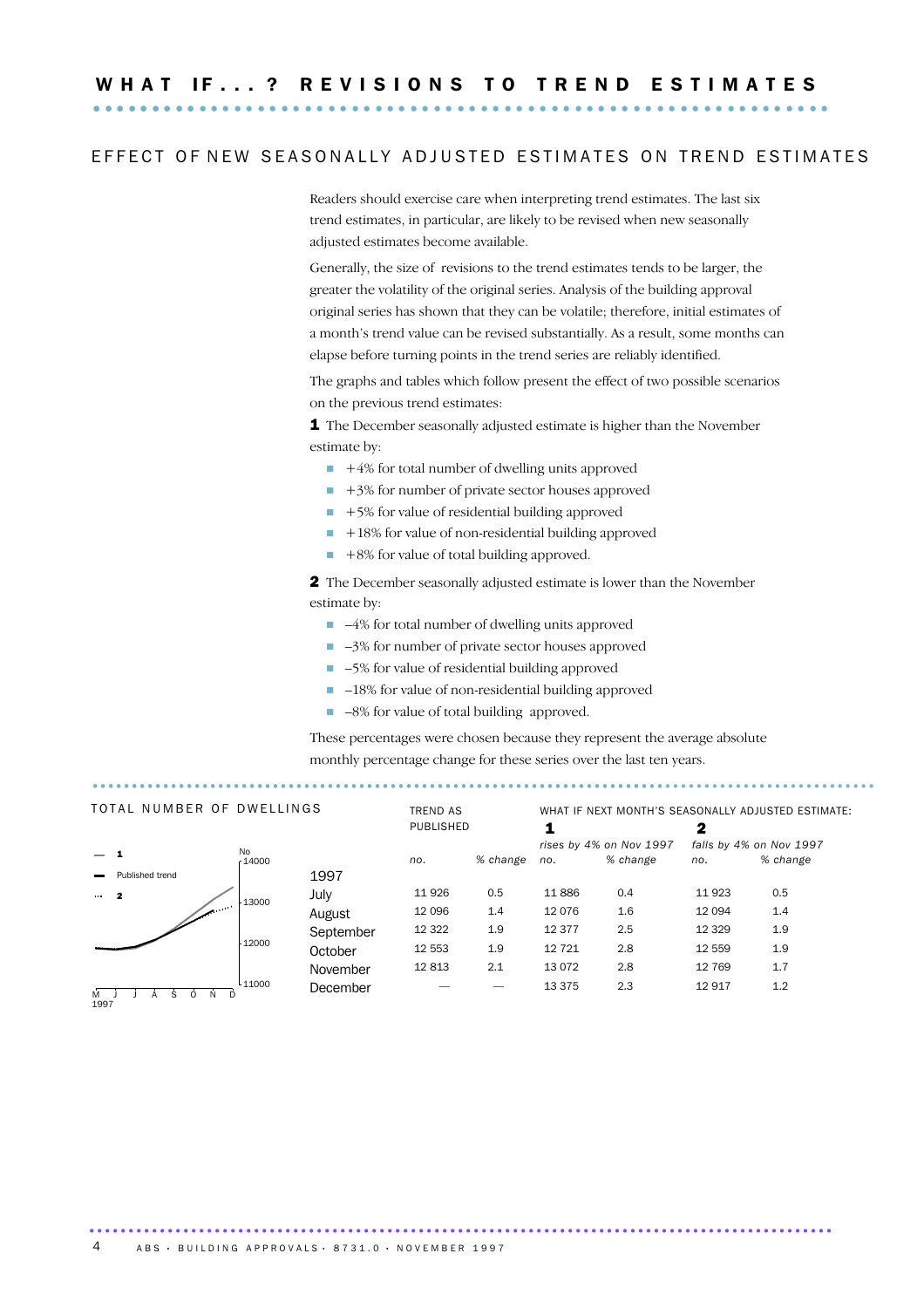## WHAT IF...? continued

#### PRIVATE SECTOR HOUSES

 $\sim$   $\sim$ 



## VALUE OF RESIDENTIAL

**BULLDING APPROVED** 

| WHAT IF NEXT MONTH'S SEASONALLY ADJUSTED ESTIMATE: |  |  |  |
|----------------------------------------------------|--|--|--|
|                                                    |  |  |  |
| falls by 5% on Nov 1997                            |  |  |  |
| % change                                           |  |  |  |
|                                                    |  |  |  |
| 1.6                                                |  |  |  |
| 2.0                                                |  |  |  |
| 1.8                                                |  |  |  |
| 1.6                                                |  |  |  |
| 1.3                                                |  |  |  |
| 0.6                                                |  |  |  |
|                                                    |  |  |  |

. . . . . . . . . . .

#### VALUE OF NON-RESIDENTIAL

| BUILDING APPROVED |                                                                                                               |                                  | <b>TREND AS</b> |           | WHAT IF NEXT MONTH'S SEASONALLY ADJUSTED ESTIMATE: |             |                          |            |                          |
|-------------------|---------------------------------------------------------------------------------------------------------------|----------------------------------|-----------------|-----------|----------------------------------------------------|-------------|--------------------------|------------|--------------------------|
|                   |                                                                                                               | \$m\$                            |                 | PUBLISHED |                                                    |             |                          | 2          |                          |
|                   |                                                                                                               | 2000                             |                 |           |                                                    |             | rises by 18% on Nov 1997 |            | falls by 18% on Nov 1997 |
|                   | Published trend                                                                                               |                                  |                 | \$m\$     | % change                                           | \$m\$       | % change                 | \$m\$      | % change                 |
| $\cdots$ 2        |                                                                                                               | 1700                             | 1997            |           |                                                    |             |                          |            |                          |
|                   |                                                                                                               |                                  | July            | 1 2 4 9.7 | 4.5                                                | 1 2 4 8.9   | 4.5                      | 1 2 6 1.5  | 4.9                      |
|                   |                                                                                                               | $-1400$                          | August          | 1 240.5   | $-0.7$                                             | 1 240.3     | $-0.7$                   | 1 2 4 6.5  | $-1.2$                   |
|                   |                                                                                                               |                                  | September       | 1 1 8 2.7 | $-4.7$                                             | 1 1 8 4 . 3 | $-4.5$                   | 1 1 6 7 .8 | $-6.3$                   |
|                   |                                                                                                               | 1100                             | October         | 1 104.8   | $-6.6$                                             | 1 1 1 3 . 0 | $-6.0$                   | 1 0 58.2   | $-9.4$                   |
|                   | e Santa Cardinaldo (Cardinaldo Cardinaldo e Cardinaldo Cardinaldo Cardinaldo Cardinaldo Cardinaldo Cardinaldo |                                  | November        | 1 0 2 2.4 | $-7.5$                                             | 1 0 5 4 . 3 | $-5.3$                   | 951.1      | $-10.1$                  |
| M<br>1997         | S                                                                                                             | <sup>L</sup> 800<br><sup>D</sup> | December        |           |                                                    | 995.5       | $-5.6$                   | 839.8      | $-11.7$                  |

#### VALUE OF TOTAL BUILDING

. . . . . . . . . . . . . . . . . . .

. . . . . . . . . . . . .

and the state of the state of

| APPROVED                                     |                 |           | <b>TREND AS</b> |          | WHAT IF NEXT MONTH'S SEASONALLY ADJUSTED ESTIMATE: |                         |           |                         |  |
|----------------------------------------------|-----------------|-----------|-----------------|----------|----------------------------------------------------|-------------------------|-----------|-------------------------|--|
|                                              |                 |           | PUBLISHED       |          |                                                    |                         | 2         |                         |  |
|                                              | \$m\$<br>r 3100 |           |                 |          |                                                    | rises by 8% on Nov 1997 |           | falls by 8% on Nov 1997 |  |
| Published trend                              |                 |           | \$m             | % change | \$m\$                                              | % change                | \$m\$     | % change                |  |
| $\mathbf{2}$<br>$\sim 0.001$                 | $-2900$         | 1997      |                 |          |                                                    |                         |           |                         |  |
|                                              | $-2700$         | July      | 2 658.8         | 3.1      | 2 653.1                                            | 3.0                     | 2 6 6 8.2 | 3.2                     |  |
| <i><b><i>Proprietary Proprietary</i></b></i> |                 | August    | 2 693.3         | 1.3      | 2 690.8                                            | 1.4                     | 2698.3    | 1.1                     |  |
|                                              | $-2500$         | September | 2686.8          | $-0.2$   | 2 693.3                                            | 0.1                     | 2 673.4   | $-0.9$                  |  |
|                                              | 2300            | October   | 2 660.7         | $-1.0$   | 2 684.0                                            | $-0.3$                  | 2 618.4   | $-2.1$                  |  |
|                                              |                 | November  | 2624.5          | $-1.4$   | 2 683.4                                            | 0.0                     | 2 559.7   | $-2.2$                  |  |
| 1997                                         | 12100           | December  |                 |          | 2678.2                                             | $-0.2$                  | 2 4 9 1.5 | $-2.7$                  |  |

#### ABS · BUILDING APPROVALS · 8731.0 · NOVEMBER 1997  $\overline{5}$

. . . . . . . . . . . . . . . . . .

 $\mathbf{A}$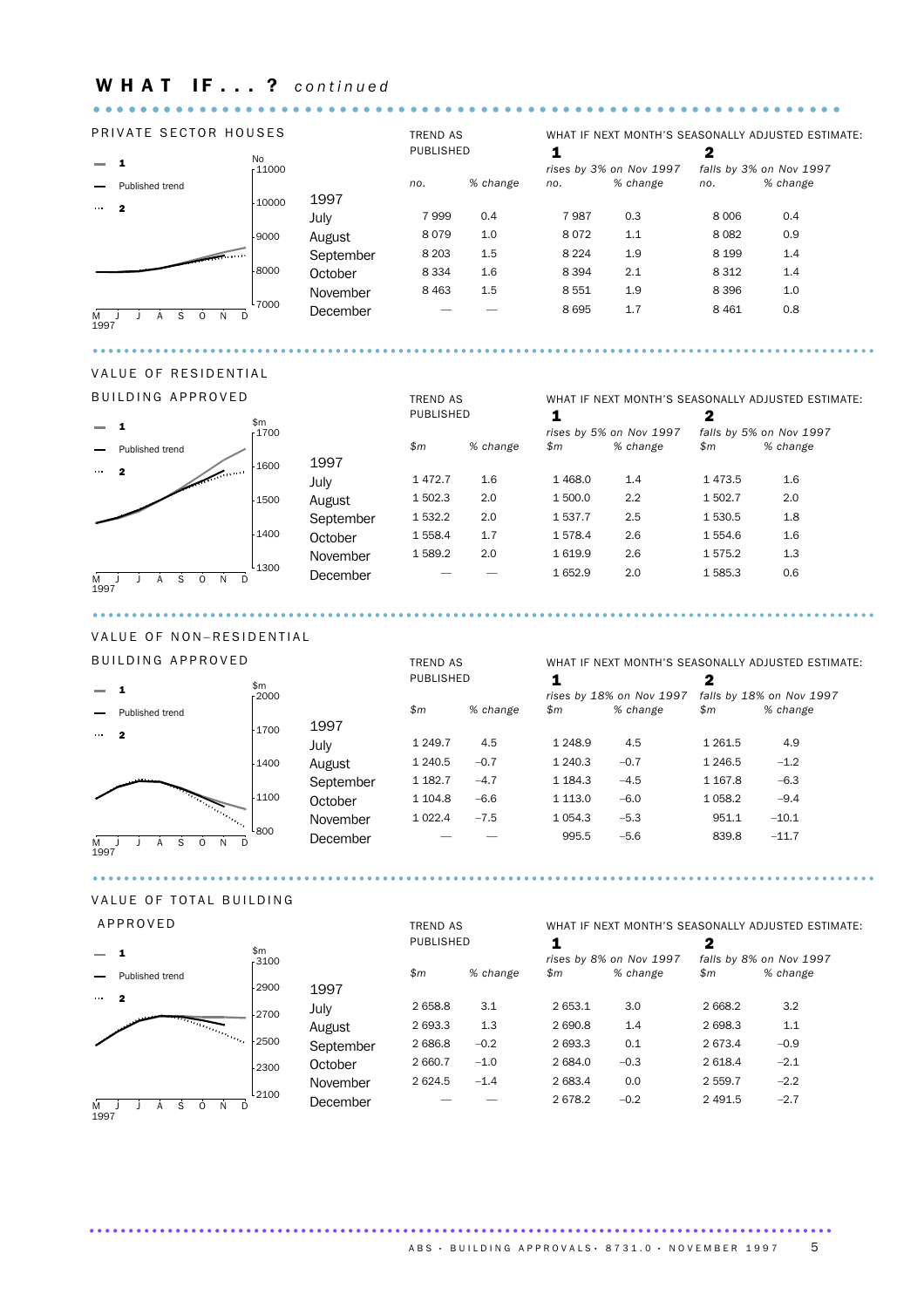DWELLING UNITS APPROVED, AUSTRALIA

The trend increased by 15.1% over the last year to 12,813. This is 26% above the trough in December 1995 but 23% below the peak in July 1994.



PRIVATE SECTOR HOUSES APPROVED, AUSTRALIA

The trend increased by  $17.0\%$  over the last year to  $8,463$ . This is  $20\%$  above the trough in August 1996 but 23% below the peak in May 1994. Private sector houses peaked before other residential dwelling units but started the recovery part of the cycle after the other residential series.



#### OTHER RESIDENTIAL BUILDING APPROVED, AUSTRALIA

The trend has increased since November 1995 (44%) but it is 25% below the peak in August 1994. Overall growth in the last year was 11.1% although there was a downturn of 5 months early in 1997.



...............................................................................................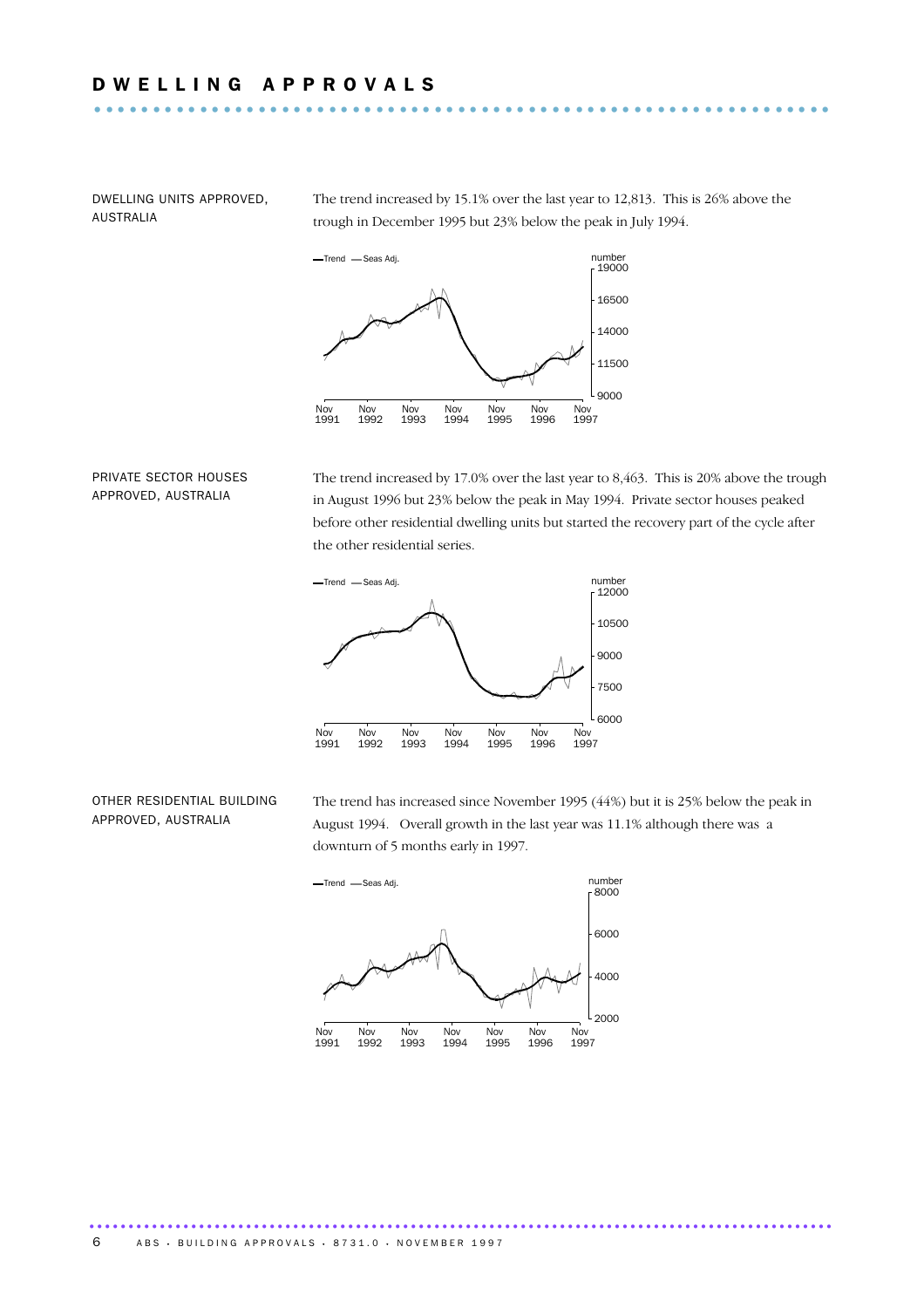

## DWELLING UNITS APPROVED: Seasonally Adjusted & Trend

|                  | HOUSES            |         |                        | OTHER RESIDENTIAL                               | DWELLING UNITS    |                  |          |
|------------------|-------------------|---------|------------------------|-------------------------------------------------|-------------------|------------------|----------|
|                  | Private<br>sector | Total   | Private<br>sector      | Total                                           | Private<br>sector | Public<br>sector | Total    |
| Month            | no.               | no.     | no.                    | no.                                             | no.               | no.              | no.      |
|                  |                   |         |                        |                                                 |                   |                  |          |
|                  |                   |         | SEASONALLY ADJUSTED    |                                                 |                   |                  |          |
| 1996<br>November | 7 1 2 6           | 7 2 5 5 | 3 4 9 8                | 3877                                            | 10 624            | 508              | 11 132   |
| December         | 7 5 5 4           | 7683    | 3 0 6 5                | 3 4 2 3                                         | 10 6 20           | 486              | 11 106   |
| 1997             |                   |         |                        |                                                 |                   |                  |          |
| January          | 7 5 8 0           | 7 7 1 8 | 3 602                  | 3925                                            | 11 182            | 460              | 11 642   |
| February         | 7 3 9 9           | 7 5 4 4 | 4 1 2 4                | 4 4 4 0                                         | 11 523            | 461              | 11 984   |
| March            | 8 2 6 9           | 8 4 5 4 | 3509                   | 3 7 3 6                                         | 11 7 7 8          | 412              | 12 190   |
| April            | 8 2 3 1           | 8 3 9 6 | 3818                   | 4 0 5 9                                         | 12 049            | 406              | 12 4 5 5 |
| May              | 8977              | 9 1 0 3 | 3 0 3 1                | 3 2 0 8                                         | 12 008            | 303              | 12 311   |
| June             | 7 7 8 0           | 7890    | 3657                   | 3817                                            | 11 437            | 270              | 11 707   |
| July             | 7 4 5 3           | 7746    | 3513                   | 3 6 6 7                                         | 10 967            | 446              | 11 4 13  |
| August           | 8 4 9 8           | 8 6 3 9 | 4 0 3 6                | 4 3 1 4                                         | 12 534            | 419              | 12 9 53  |
| September        | 8 1 6 4           | 8 3 2 4 | 3 2 4 2                | 3 6 6 8                                         | 11 406            | 586              | 11 992   |
| October          | 8 3 9 2           | 8596    | 3 4 4 1                | 3 6 18                                          | 11834             | 380              | 12 2 14  |
| November         | 8523              | 8686    | 4 4 0 6                | 4 6 3 5                                         | 12 9 29           | 392              | 13 3 2 1 |
|                  |                   |         |                        |                                                 |                   |                  |          |
| 1996             |                   |         | <b>TREND ESTIMATES</b> |                                                 |                   |                  |          |
| November         | 7 2 3 3           | 7 3 7 9 | 3375                   | 3751                                            | 10 608            | 521              | 11 1 29  |
| December         | 7 3 8 8           | 7 5 3 3 | 3532                   | 3885                                            | 10 9 20           | 498              | 11 4 18  |
| 1997             |                   |         |                        |                                                 |                   |                  |          |
| January          | 7 5 9 3           | 7738    | 3636                   | 3 9 6 2                                         | 11 2 2 9          | 471              | 11 700   |
| February         | 7782              | 7929    | 3 6 6 0                | 3 9 5 3                                         | 11 441            | 440              | 11881    |
| March            | 7911              | 8 0 6 1 | 3633                   | 3880                                            | 11 544            | 397              | 11941    |
| April            | 7966              | 8 1 2 2 | 3598                   | 3810                                            | 11 564            | 368              | 11 932   |
| May              | 7969              | 8 1 3 2 | 3565                   | 3761                                            | 11 533            | 360              | 11893    |
| June             | 7968              | 8 1 3 7 | 3524                   | 3726                                            | 11 491            | 371              | 11863    |
| July             | 7999              | 8 1 7 4 | 3531                   | 3752                                            | 11 530            | 396              | 11 9 26  |
| August           | 8079              | 8 2 5 8 | 3595                   | 3838                                            | 11 674            | 422              | 12 096   |
| September        | 8 2 0 3           | 8 3 8 4 | 3678                   | 3938                                            | 11881             | 441              | 12 3 22  |
| October          | 8 3 3 4           | 8516    | 3770                   | 4 0 3 7                                         | 12 104            | 449              | 12 5 53  |
| November         | 8 4 6 3           | 8644    | 3896                   | 4 1 6 9                                         | 12 3 5 9          | 454              | 12813    |
|                  |                   |         |                        | .                                               |                   |                  |          |
| 1996             |                   |         |                        | TREND ESTIMATES (% change from preceding month) |                   |                  |          |
| November         | 1.4               | 1.3     | 4.6                    | 4.0                                             | 2.4               | $-1.3$           | 2.2      |
| December         | 2.1               | 2.1     | 4.7                    | 3.6                                             | 2.9               | $-4.4$           | 2.6      |
| 1997             |                   |         |                        |                                                 |                   |                  |          |
| January          | 2.8               | 2.7     | 2.9                    | 2.0                                             | 2.8               | $-5.5$           | 2.5      |
| February         | $2.5\,$           | 2.5     | 0.7                    | $-0.2$                                          | 1.9               | $-6.6$           | $1.5\,$  |
| March            | 1.7               | 1.7     | $-0.7$                 | $-1.8$                                          | 0.9               | $-9.7$           | 0.5      |
| April            | 0.7               | 0.8     | $-1.0$                 | $-1.8$                                          | 0.2               | $-7.3$           | $-0.1$   |
| May              | 0.0               | 0.1     | $-0.9$                 | $-1.3$                                          | $-0.3$            | $-2.2$           | $-0.3$   |
| June             | 0.0               | 0.1     | $-1.2$                 | $-1.0$                                          | $-0.4$            | 3.1              | $-0.3$   |
| July             | 0.4               | 0.5     | 0.2                    | 0.7                                             | 0.3               | 6.6              | 0.5      |
| August           | 1.0               | 1.0     | 1.8                    | 2.3                                             | 1.2               | 6.7              | 1.4      |
| September        | 1.5               | 1.5     | 2.3                    | 2.6                                             | 1.8               | 4.4              | 1.9      |
| October          | 1.6               | 1.6     | 2.5                    | 2.5                                             | 1.9               | $1.9\,$          | 1.9      |
| November         | 1.5               | $1.5\,$ | 3.4                    | 3.3                                             | 2.1               | $1.1\,$          | 2.1      |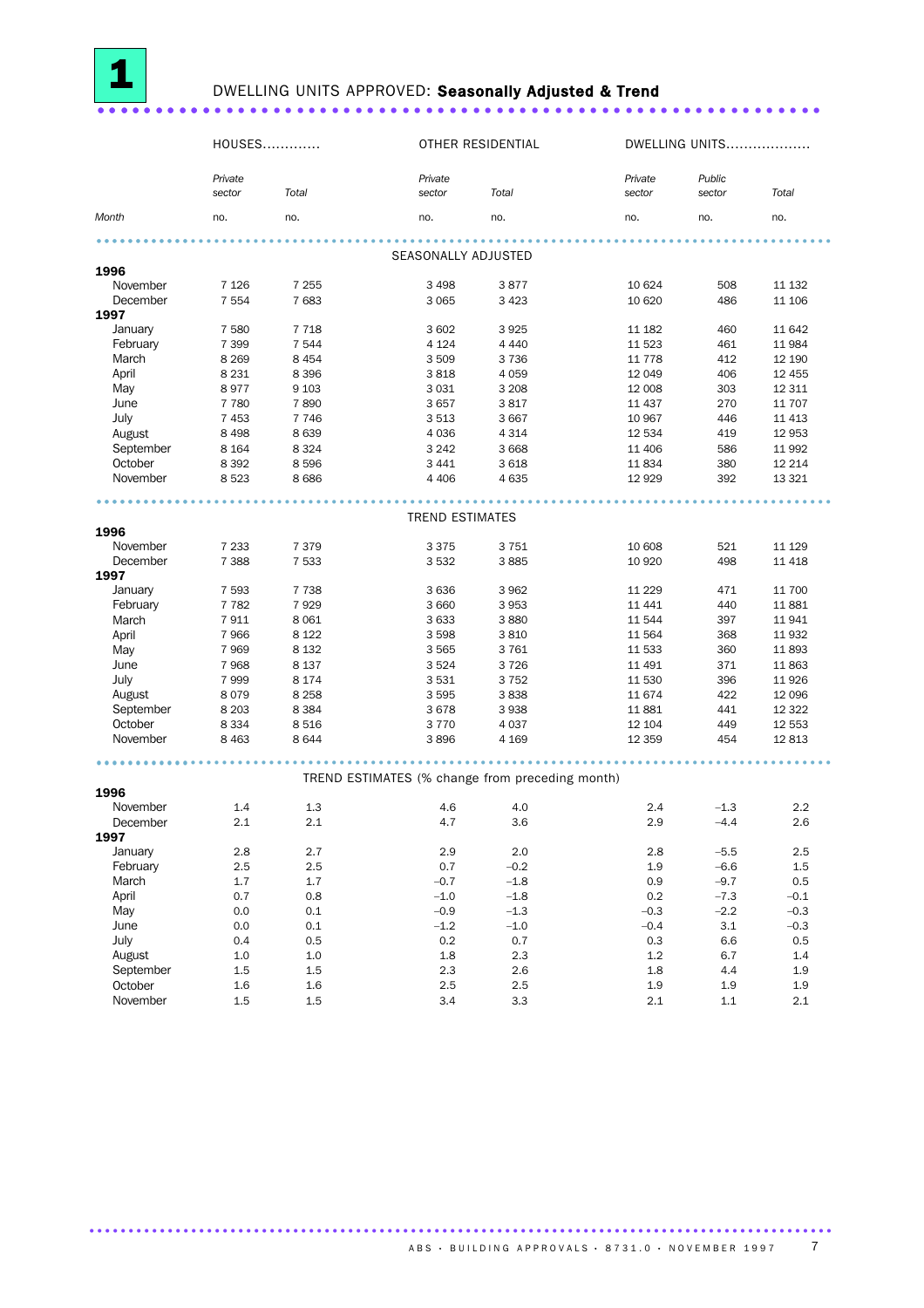

## VALUE OF BUILDING APPROVED: Seasonally Adjusted & Trend

| Alterations and<br>additions to<br>Total<br>New                                                               |                          |
|---------------------------------------------------------------------------------------------------------------|--------------------------|
| residential<br>residential<br>residential<br>Non-residential<br>building<br>buildings<br>building<br>building | <b>Total</b><br>building |
| \$m<br>\$m<br>\$m<br>\$m<br>Month                                                                             | \$m                      |
| SEASONALLY ADJUSTED                                                                                           |                          |
| 1996                                                                                                          |                          |
| November<br>1 1 36.7<br>226.9<br>1 3 5 3.2<br>1583.1                                                          | 2961.8                   |
| December<br>1 0 69.4<br>205.9<br>1 2 8 6.2<br>1 102.9                                                         | 2 4 3 4 .6               |
| 1997                                                                                                          |                          |
| January<br>1 1 64.3<br>220.7<br>1 391.0<br>1 0 6 9.3                                                          | 2 4 6 5.9                |
| 228.4<br>February<br>1 217.3<br>1 450.4<br>909.3                                                              | 2 3 7 4 . 4              |
| March<br>1 209.2<br>220.1<br>1 344.3<br>992.2                                                                 | 2 3 4 7 . 2              |
| April<br>200.7<br>1523.8<br>896.6<br>1 260.2                                                                  | 2 2 68.4                 |
| 831.1<br>May<br>1 3 1 5 . 2<br>215.3<br>1476.4                                                                | 2 3 8 3 . 1              |
| June<br>1077.5<br>1 200.4<br>283.7<br>1472.8                                                                  | 2 530.7                  |
| July<br>203.3<br>1 104.4<br>1 3 2 0.9<br>1964.3                                                               | 3 086.0                  |
| August<br>1 433.0<br>230.7<br>1 711.7<br>1 1 58.0                                                             | 2 791.1                  |
| September<br>219.9<br>1 4 6 5.0<br>1084.4<br>1 2 1 6 . 1                                                      | 2 5 6 4.8                |
| October<br>1507.9<br>897.1<br>1 305.2<br>236.9                                                                | 2 440.6                  |
| November<br>1636.8<br>992.1<br>1 3 9 3.1<br>222.3                                                             | 2 661.3                  |
| <b>TREND ESTIMATES</b>                                                                                        |                          |
| 1996                                                                                                          |                          |
| November<br>1 0 8 9.1<br>210.5<br>1 302.5<br>1 1 3 0 . 7                                                      | 2 4 6 2.4                |
| December<br>1 1 2 5 .5<br>214.3<br>1 3 3 7 .5<br>1 0 9 9.0                                                    | 2 4 6 3.7                |
| 1997                                                                                                          |                          |
| January<br>1 1 6 3 . 9<br>217.0<br>1 374.2<br>1 0 26.4                                                        | 2 4 18.1                 |
| February<br>1 191.7<br>219.0<br>1 399.5<br>959.3                                                              | 2 3 6 2.4                |
| March<br>1 206.0<br>221.2<br>1 4 1 2.7<br>941.7                                                               | 2 3 4 0.5                |
| April<br>223.8<br>1 4 2 2.1<br>1 211.5<br>995.5                                                               | 2 3 8 2.4                |
| May<br>1 4 3 3.7<br>1 2 1 4 .5<br>226.9<br>1 0 9 5.2                                                          | 2474.0                   |
| June<br>229.4<br>1 2 1 9 .5<br>1449.6<br>1 1 9 5.7                                                            | 2 5 7 9 . 4              |
| July<br>1 2 3 3.7<br>230.3<br>1472.7<br>1 2 4 9.7                                                             | 2658.8                   |
| August<br>1 259.2<br>230.0<br>1 502.3<br>1 240.5                                                              | 2 693.3                  |
| September<br>1 289.6<br>228.6<br>1 532.2<br>1 1 8 2.7                                                         | 2686.8                   |
| October<br>1558.4<br>1 3 1 9 . 2<br>227.2<br>1 104.8                                                          | 2 660.7                  |
| November<br>1589.2<br>1 349.3<br>224.7<br>1 0 2 2.4                                                           | 2624.5                   |
|                                                                                                               |                          |
| TREND ESTIMATES (% change from preceding month)<br>1996                                                       |                          |
| November<br>2.7<br>3.0<br>2.3<br>0.2                                                                          | 1.7                      |
| December<br>3.3<br>1.8<br>$-2.8$<br>2.7                                                                       | 0.1                      |
| 1997                                                                                                          |                          |
| January<br>3.4<br>1.3<br>2.7<br>$-6.6$                                                                        | $-1.8$                   |
| February<br>0.9<br>$1.8\,$<br>2.4<br>$-6.5$                                                                   | $-2.3$                   |
| March<br>$1.2\,$<br>1.0<br>0.9<br>$-1.8$                                                                      | $-0.9$                   |
| April<br>0.5<br>1.2<br>0.7<br>5.7                                                                             | 1.8                      |
| 1.4<br>May<br>0.2<br>0.8<br>10.0                                                                              | 3.8                      |
| 0.4<br>$1.1\,$<br>$1.1\,$<br>9.2<br>June                                                                      | 4.3                      |
| July<br>$1.2\,$<br>0.4<br>$1.6\,$<br>4.5                                                                      | 3.1                      |
| August<br>2.1<br>$-0.1$<br>2.0<br>$-0.7$                                                                      | 1.3                      |
| September<br>2.4<br>$-0.6$<br>2.0<br>$-4.7$                                                                   | $-0.2$                   |
| October<br>2.3<br>$-0.6$<br>1.7<br>$-6.6$                                                                     | $-1.0$                   |
| November<br>2.3<br>$-1.1$<br>2.0<br>$-7.5$                                                                    | $-1.4$                   |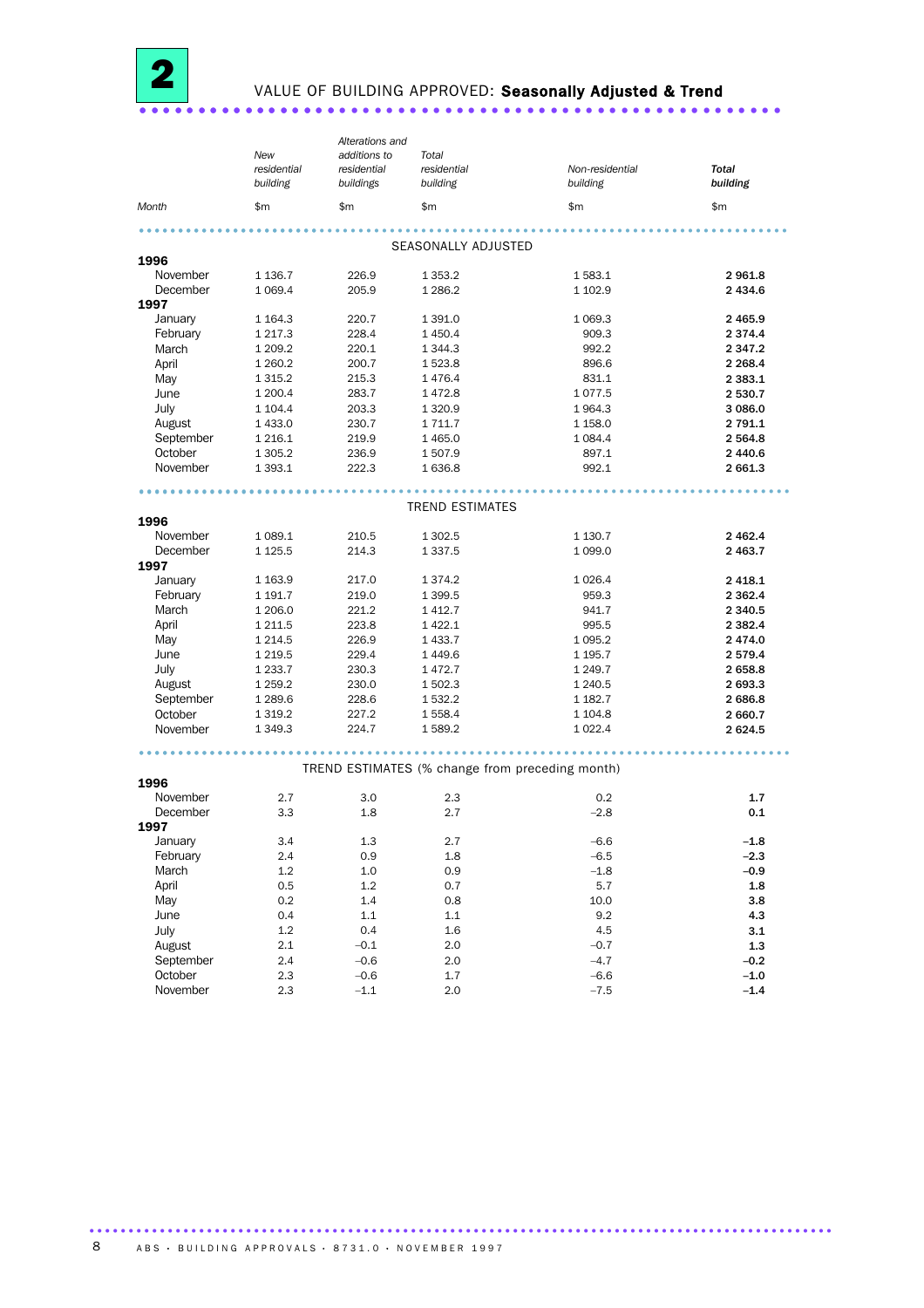

### DWELLING UNITS APPROVED, By State: Seasonally Adjusted & Trend

|           | New<br>South<br>Wales | Victoria | Queensland                                      | South<br>Australia     | Western<br>Australia | Tasmania | Northern<br>Territory | Australian<br>Capital<br>Territory |
|-----------|-----------------------|----------|-------------------------------------------------|------------------------|----------------------|----------|-----------------------|------------------------------------|
| Period    | no.                   | no.      | no.                                             | no.                    | no.                  | no.      | no.                   | no.                                |
|           |                       |          |                                                 |                        |                      |          |                       |                                    |
|           |                       |          |                                                 | SEASONALLY ADJUSTED    |                      |          |                       |                                    |
| 1996      |                       |          |                                                 |                        |                      |          |                       |                                    |
| November  | 3984                  | 1858     | 2808                                            | 454                    | 1 3 2 5              | 160      | n.a.                  | n.a.                               |
| December  | 3957                  | 2 100    | 2637                                            | 453                    | 1 3 3 6              | 157      | n.a.                  | n.a.                               |
| 1997      |                       |          |                                                 |                        |                      |          |                       |                                    |
| January   | 4 1 9 1               | 2 5 9 3  | 2839                                            | 452                    | 1379                 | 154      | n.a.                  | n.a.                               |
| February  | 4 3 0 8               | 2 5 6 3  | 3 0 0 1                                         | 509                    | 1 1 4 6              | 155      | n.a.                  | n.a.                               |
| March     | 3995                  | 2638     | 3 0 3 3                                         | 572                    | 1 4 0 6              | 147      | n.a.                  | n.a.                               |
| April     | 4 3 2 6               | 2 4 6 0  | 2694                                            | 630                    | 1577                 | 176      | n.a.                  | n.a.                               |
| May       | 4 4 4 2               | 2 5 0 2  | 2 7 6 2                                         | 618                    | 1387                 | 152      | n.a.                  | n.a.                               |
| June      | 4 3 8 9               | 2672     | 2 5 2 4                                         | 569                    | 1 2 0 8              | 125      | n.a.                  | n.a.                               |
| July      | 3744                  | 2 3 9 7  | 2977                                            | 578                    | 1506                 | 166      | n.a.                  | n.a.                               |
| August    | 4862                  | 3 2 1 5  | 2856                                            | 502                    | 1374                 | 138      | n.a.                  | n.a.                               |
| September | 3567                  | 3 157    | 3 2 6 4                                         | 549                    | 1 2 2 6              | 139      | n.a.                  | n.a.                               |
| October   | 4 1 1 1               | 2 4 9 7  | 3 0 2 1                                         | 623                    | 1474                 | 146      | n.a.                  | n.a.                               |
| November  | 4507                  | 3 2 6 5  | 2 6 2 5                                         | 515                    | 1604                 | 132      | n.a.                  | n.a.                               |
|           |                       |          |                                                 |                        |                      |          |                       |                                    |
|           |                       |          |                                                 | <b>TREND ESTIMATES</b> |                      |          |                       |                                    |
| 1996      |                       |          |                                                 |                        |                      |          |                       |                                    |
| November  | 3836                  | 2 1 6 1  | 2803                                            | 482                    | 1 3 1 2              | 160      | 166                   | 172                                |
| December  | 3989                  | 2 2 4 4  | 2846                                            | 483                    | 1 3 2 3              | 160      | 158                   | 176                                |
| 1997      |                       |          |                                                 |                        |                      |          |                       |                                    |
| January   | 4 1 1 2               | 2 3 6 0  | 2871                                            | 495                    | 1 3 3 6              | 158      | 152                   | 177                                |
| February  | 4 1 5 3               | 2 4 6 1  | 2869                                            | 523                    | 1 3 5 2              | 156      | 151                   | 173                                |
| March     | 4 1 3 2               | 2 5 23   | 2835                                            | 556                    | 1371                 | 155      | 158                   | 163                                |
| April     | 4 100                 | 2 5 6 0  | 2 7 9 7                                         | 581                    | 1 3 8 7              | 154      | 168                   | 143                                |
| May       | 4079                  | 2 5 9 4  | 2 7 8 8                                         | 592                    | 1 3 8 9              | 152      | 174                   | 124                                |
| June      | 4072                  | 2 644    | 2807                                            | 586                    | 1 3 8 0              | 150      | 174                   | 110                                |
| July      | 4 0 8 8               | 2 7 3 0  | 2856                                            | 572                    | 1372                 | 147      | 166                   | 105                                |
| August    | 4 1 2 2               | 2830     | 2915                                            | 560                    | 1 3 7 4              | 144      | 157                   | 108                                |
| September | 4 1 6 0               | 2921     | 2953                                            | 554                    | 1 3 9 7              | 141      | 151                   | 115                                |
| October   | 4 1 9 7               | 2998     | 2 9 6 3                                         | 550                    | 1 4 3 1              | 139      | 150                   | 121                                |
| November  | 4 2 6 4               | 3056     | 2946                                            | 548                    | 1 4 8 0              | 138      | 150                   | 125                                |
|           |                       |          |                                                 |                        |                      |          |                       |                                    |
|           |                       |          | TREND ESTIMATES (% change from preceding month) |                        |                      |          |                       |                                    |
| 1996      |                       |          |                                                 |                        |                      |          |                       |                                    |
| November  | 3.7                   | 2.1      | 1.5                                             | $-1.3$                 | 0.7                  | 0.1      | $-0.8$                | 2.7                                |
| December  | 4.0                   | 3.8      | 1.5                                             | 0.1                    | 0.9                  | $-0.3$   | $-4.6$                | 2.0                                |
| 1997      |                       |          |                                                 |                        |                      |          |                       |                                    |
| January   | $3.1\,$               | $5.1\,$  | 0.9                                             | 2.7                    | $1.0\,$              | $-0.8$   | $-4.1$                | 0.5                                |
| February  | $1.0\,$               | $4.3\,$  | $-0.1$                                          | 5.5                    | $1.2\,$              | $-1.3$   | $-0.2$                | $-1.9$                             |
| March     | $-0.5$                | 2.5      | $-1.2$                                          | 6.3                    | $1.4\,$              | $-0.5$   | 4.6                   | $-6.0$                             |
| April     | $-0.8$                | $1.5\,$  | $-1.3$                                          | 4.6                    | $1.2\,$              | $-0.9$   | 5.9                   | $-12.1$                            |
| May       | $-0.5$                | 1.3      | $-0.3$                                          | 1.9                    | $0.2\,$              | $-1.2$   | 3.9                   | $-13.7$                            |
| June      | $-0.2$                | 1.9      | 0.7                                             | $-1.0$                 | $-0.7$               | $-1.8$   | $-0.2$                | $-11.1$                            |
| July      | 0.4                   | 3.3      | $1.7\,$                                         | $-2.4$                 | $-0.6$               | $-2.0$   | $-4.7$                | $-4.9$                             |
| August    | 0.8                   | 3.7      | $2.1\,$                                         | $-2.1$                 | 0.2                  | $-1.9$   | $-5.3$                | 3.6                                |
| September | 0.9                   | 3.2      | $1.3\,$                                         | $-1.2$                 | 1.7                  | $-1.6$   | $-3.5$                | 5.7                                |
| October   | 0.9                   | 2.6      | $0.4\,$                                         | $-0.7$                 | 2.4                  | $-1.7$   | $-1.1$                | $5.4\,$                            |
| November  | 1.6                   | 1.9      | $-0.6$                                          | $-0.2$                 | 3.4                  | $-0.5$   | 0.4                   | 3.7                                |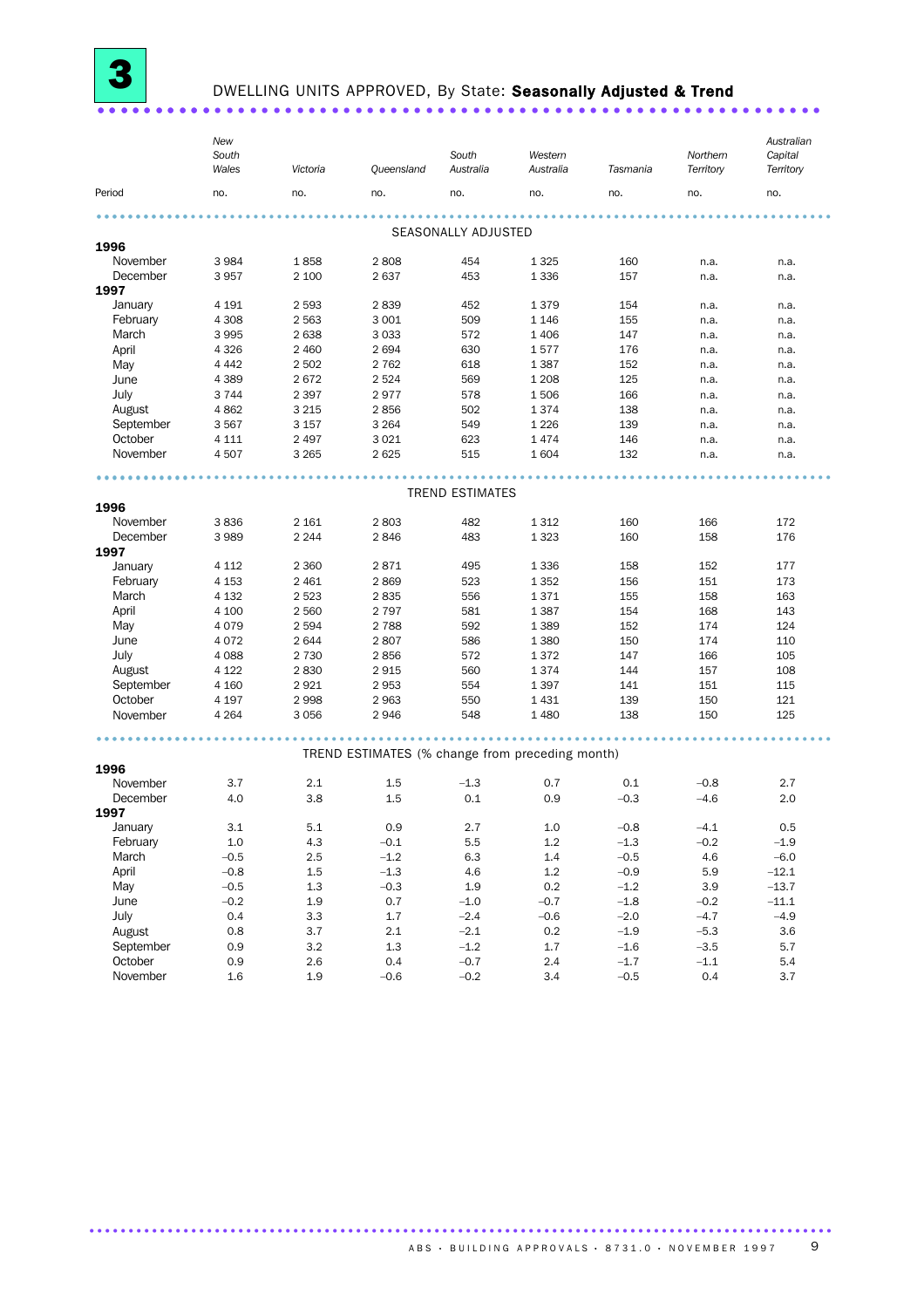

#### DWELLING UNITS APPROVED, Private and Public Sector: Original . . . . . . . . . . . .

|           |            | New other            |                   |                             |
|-----------|------------|----------------------|-------------------|-----------------------------|
|           | New houses | residential building | Conversions, etc. | <b>Total dwelling units</b> |
|           |            |                      |                   |                             |
| Period    | no.        | no.                  | no.               | no.                         |
|           |            |                      |                   |                             |
|           |            | PRIVATE SECTOR       |                   |                             |
|           |            |                      |                   |                             |
| 1994-95   | 112 468    | 47 355               | 3791              | 163 614                     |
|           | 85 802     | 31 275               | 1874              | 118 951                     |
| 1995-96   |            |                      |                   |                             |
| 1996-97   | 90 772     | 36 948               | 3545              | 131 265                     |
|           |            |                      |                   |                             |
| 1996      |            |                      |                   |                             |
| November  | 7 3 2 6    | 3 0 5 5              | 510               | 10891                       |
| December  | 6705       | 2 4 4 8              | 317               | 9470                        |
| 1997      |            |                      |                   |                             |
| January   | 6 3 2 7    | 3 0 8 4              | 170               | 9581                        |
| February  | 6 6 6 5    | 3 7 0 1              | 325               | 10 691                      |
| March     | 7 2 7 6    | 3072                 | 224               | 10 572                      |
| April     | 8477       | 3 3 1 6              | 158               | 11951                       |
| May       | 9584       | 3 4 9 1              | 216               | 13 291                      |
| June      | 7721       | 2 6 1 4              | 712               | 11 047                      |
| July      | 8 4 8 2    | 3 4 9 2              | 452               | 12 4 26                     |
| August    | 8 7 1 3    | 3879                 | 290               | 12 882                      |
| September | 9088       | 3 3 2 1              | 314               | 12 7 23                     |
|           |            |                      |                   |                             |
| October   | 9050       | 3 1 1 0              | 223               | 12 3 8 3                    |
| November  | 8 4 6 3    | 4 0 5 3              | 214               | 12 730                      |
|           |            |                      |                   |                             |
|           |            |                      |                   |                             |
|           |            | PUBLIC SECTOR        |                   |                             |
|           |            |                      |                   |                             |
| 1994-95   | 2 5 5 1    | 4870                 | 49                | 7470                        |
| 1995-96   | 1755       | 3862                 | 143               | 5760                        |
| 1996-97   | 1768       | 3 4 6 9              | 130               | 5 3 6 7                     |
|           |            |                      |                   |                             |
| 1996      |            |                      |                   |                             |
| November  | 135        | 292                  | 5                 | 432                         |
| December  | 113        | 244                  | 16                | 373                         |
| 1997      |            |                      |                   |                             |
| January   | 128        | 345                  | 6                 | 479                         |
| February  | 138        | 304                  | $\mathbf 0$       | 442                         |
| March     | 212        | 205                  | 12                | 429                         |
| April     | 200        | 221                  | $\overline{7}$    | 428                         |
|           |            |                      | 23                | 332                         |
| May       | 131        | 178                  |                   |                             |
| June      | 171        | 315                  | 44                | 530                         |
| July      | 179        | 148                  | 5                 | 332                         |
| August    | 132        | 231                  | 4                 | 367                         |
| September | 150        | 196                  | 0                 | 346                         |
| October   | 157        | 151                  | 0                 | 308                         |
| November  | 170        | 176                  | $\mathbf 1$       | 347                         |
|           |            |                      |                   |                             |
|           |            |                      |                   |                             |
|           |            | <b>TOTAL</b>         |                   |                             |
|           |            |                      |                   |                             |
| 1994-95   | 115 019    | 52 225               | 3840              | 171 084                     |
| 1995-96   | 87 557     | 35 137               | 2017              | 124 711                     |
| 1996-97   | 92 540     | 40 417               | 3675              | 136 632                     |
|           |            |                      |                   |                             |
| 1996      |            |                      |                   |                             |
| November  | 7 4 6 1    | 3 3 4 7              | 515               | 11 3 23                     |
| December  | 6818       | 2692                 | 333               | 9843                        |
| 1997      |            |                      |                   |                             |
| January   | 6455       | 3 4 2 9              | 176               | 10 060                      |
| February  | 6803       | 4 0 0 5              | 325               | 11 133                      |
| March     | 7488       | 3 2 7 7              | 236               | 11 001                      |
| April     | 8677       | 3537                 | 165               | 12 379                      |
|           |            |                      |                   |                             |
| May       | 9715       | 3 6 6 9              | 239               | 13 623                      |
| June      | 7892       | 2929                 | 756               | 11 577                      |
| July      | 8 6 6 1    | 3 6 4 0              | 457               | 12 758                      |
| August    | 8845       | 4 1 1 0              | 294               | 13 249                      |
| September | 9 2 3 8    | 3517                 | 314               | 13 069                      |
| October   | 9 2 0 7    | 3 2 6 1              | 223               | 12 691                      |
| November  | 8 6 3 3    | 4 2 2 9              | 215               | 13 0 77                     |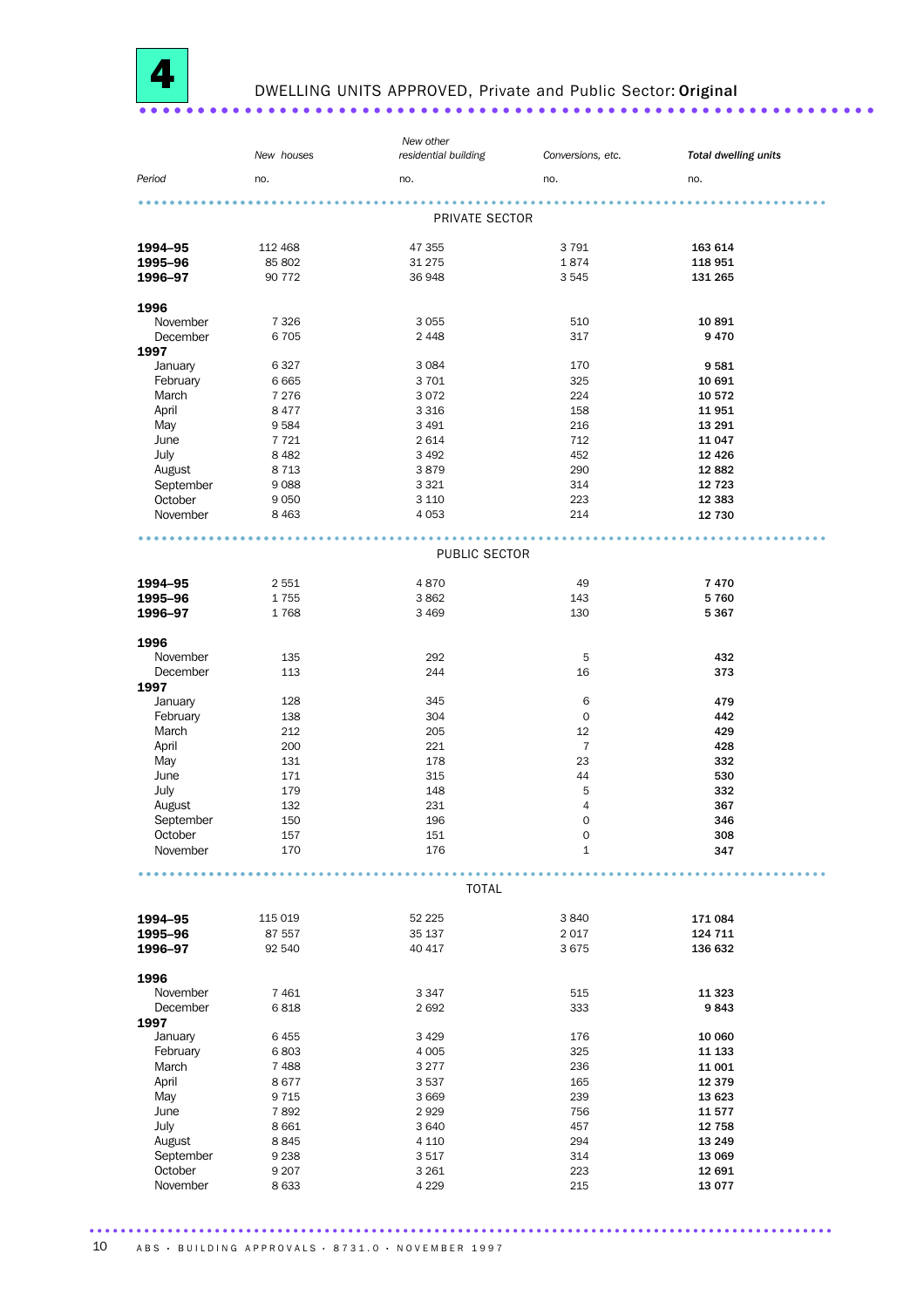

## NEW DWELLING UNITS APPROVED(a), By Type of Dwelling: Original

#### 

|           |             | Semi-detached,         |                 |           |                            |         |              |                      |           | <b>Total new</b> |  |
|-----------|-------------|------------------------|-----------------|-----------|----------------------------|---------|--------------|----------------------|-----------|------------------|--|
|           | New         | row or terrace houses, |                 |           | Flats, units or apartments |         |              |                      |           | residential      |  |
|           | houses      | townhouses, etc. of    |                 |           |                            |         |              |                      | Total     | building         |  |
|           |             | One                    | Two             |           | One or                     | Three   | Four or      |                      |           |                  |  |
| Period    |             | storey                 | or more storeys | Total     | two storeys                | storeys | more storeys | Total                |           |                  |  |
|           |             |                        |                 |           |                            |         |              |                      |           |                  |  |
|           |             |                        |                 |           | NUMBER OF DWELLING UNITS   |         |              |                      |           |                  |  |
| 1994-95   | 115 019     | 19 4 97                | 10 240          | 29 737    | 7 4 3 5                    | 4879    | 10 174       | 22 488               | 52 225    | 167 244          |  |
| 1995-96   | 87 557      | 12 4 27                | 7 4 9 9         | 19 9 26   | 4 3 8 8                    | 4 0 27  | 6796         | 15 211               | 35 137    | 122 694          |  |
| 1996-97   | 92 540      | 10 698                 | 8920            | 19 618    | 4 7 7 7                    | 5 4 6 4 | 10 558       | 20 799               | 40 417    | 132 957          |  |
| 1996      |             |                        |                 |           |                            |         |              |                      |           |                  |  |
| November  | 7 4 6 1     | 884                    | 501             | 1 3 8 5   | 533                        | 590     | 839          | 1962                 | 3 3 4 7   | 10 808           |  |
| December  | 6818        | 578                    | 614             | 1 1 9 2   | 392                        | 576     | 532          | 1500                 | 2692      | 9510             |  |
| 1997      |             |                        |                 |           |                            |         |              |                      |           |                  |  |
| January   | 6455        | 888                    | 904             | 1792      | 540                        | 462     | 635          | 1637                 | 3 4 2 9   | 9884             |  |
| February  | 6803        | 1 0 3 6                | 878             | 1914      | 316                        | 512     | 1 2 6 3      | 2 0 9 1              | 4 0 0 5   | 10 808           |  |
| March     | 7 4 8 8     | 822                    | 697             | 1519      | 313                        | 366     | 1079         | 1758                 | 3 2 7 7   | 10 765           |  |
| April     | 8677        | 1 0 6 4                | 664             | 1728      | 499                        | 414     | 896          | 1809                 | 3 5 3 7   | 12 2 14          |  |
| May       | 9 7 1 5     | 935                    | 1 0 18          | 1953      | 251                        | 572     | 893          | 1716                 | 3 6 6 9   | 13 3 84          |  |
| June      | 7892        | 639                    | 847             | 1 4 8 6   | 339                        | 441     | 663          | 1 4 4 3              | 2929      | 10821            |  |
| July      | 8 6 6 1     | 1 0 0 8                | 928             | 1936      | 448                        | 385     | 871          | 1704                 | 3 6 4 0   | 12 301           |  |
| August    | 8845        | 945                    | 916             | 1861      | 481                        | 448     | 1 3 2 0      | 2 2 4 9              | 4 1 1 0   | 12 955           |  |
| September | 9 2 3 8     | 791                    | 712             | 1503      | 379                        | 531     | 1 1 0 4      | 2 0 1 4              | 3517      | 12 755           |  |
| October   | 9 2 0 7     | 915                    | 828             | 1743      | 304                        | 622     | 592          | 1518                 | 3 2 6 1   | 12 4 68          |  |
| November  | 8 6 3 3     | 913                    | 783             | 1696      | 454                        | 651     | 1 4 2 8      | 2 5 3 3              | 4 2 2 9   | 12 862           |  |
|           |             |                        |                 |           |                            |         |              |                      |           |                  |  |
|           |             |                        |                 |           | VALUE (\$ million)         |         |              |                      |           |                  |  |
|           | 10 942.5    | 1 3 1 9.6              | 890.8           |           |                            | 384.7   | 1 4 2 6.2    |                      | 4 5 28.2  | 15 470.7         |  |
| 1994-95   |             |                        | 656.9           | 2 2 1 0.3 | 506.5<br>339.3             | 324.8   |              | 2 3 1 7 .9<br>1766.9 | 3 3 0 6.2 |                  |  |
| 1995-96   | 8 8 1 2.4   | 882.5                  |                 | 1539.3    |                            |         | 1 103.0      |                      |           | 12 118.6         |  |
| 1996-97   | 9878.2      | 753.1                  | 809.5           | 1 5 6 2.7 | 351.4                      | 479.9   | 1 406.2      | 2 2 3 7 . 8          | 3 800.4   | 13 678.6         |  |
| 1996      |             |                        |                 |           |                            |         |              |                      |           |                  |  |
| November  | 780.8       | 64.0                   | 48.1            | 112.1     | 37.8                       | 53.0    | 155.7        | 246.6                | 358.7     | 1 1 3 9.6        |  |
| December  | 735.8       | 40.7                   | 50.6            | 91.3      | 27.3                       | 45.9    | 66.1         | 139.3                | 230.6     | 966.4            |  |
| 1997      |             |                        |                 |           |                            |         |              |                      |           |                  |  |
| January   | 683.8       | 64.9                   | 83.9            | 148.9     | 39.6                       | 36.6    | 89.0         | 165.2                | 314.1     | 997.9            |  |
| February  | 725.3       | 74.8                   | 81.5            | 156.2     | 26.3                       | 50.2    | 137.9        | 214.4                | 370.6     | 1 0 9 5.9        |  |
| March     | 804.2       | 57.5                   | 63.5            | 121.1     | 24.8                       | 31.8    | 101.6        | 158.3                | 279.3     | 1 083.5          |  |
| April     | 931.6       | 74.0                   | 58.3            | 132.3     | 40.6                       | 31.0    | 107.0        | 178.6                | 310.9     | 1 2 4 2.5        |  |
| May       | 1 0 8 4 . 7 | 68.9                   | 96.8            | 165.8     | 17.8                       | 57.7    | 144.3        | 219.8                | 385.6     | 1 4 7 0 . 2      |  |
| June      | 857.4       | 46.7                   | 76.1            | 122.8     | 26.8                       | 41.4    | 112.8        | 181.1                | 303.8     | 1 1 6 1 .2       |  |
| July      | 949.7       | 72.1                   | 90.6            | 162.7     | 35.5                       | 31.1    | 134.6        | 201.2                | 363.9     | 1 3 1 3 .6       |  |
| August    | 962.8       | 70.1                   | 77.0            | 147.1     | 43.6                       | 38.4    | 133.8        | 200.8                | 486.7     | 1 4 4 9.5        |  |
| September | 1 0 3 0.6   | 59.6                   | 63.1            | 122.6     | 29.3                       | 38.4    | 134.5        | 202.3                | 324.9     | 1 3 5 5.6        |  |
| October   | 1 0 0 5.9   | 65.3                   | 69.6            | 134.9     | 21.7                       | 52.9    | 123.1        | 197.8                | 332.7     | 1 3 3 8.6        |  |
| November  | 947.3       | 63.9                   | 78.8            | 142.7     | 36.8                       | 51.8    | 211.8        | 300.5                | 443.2     | 1 3 9 0.4        |  |

(a) Excludes Conversions, etc.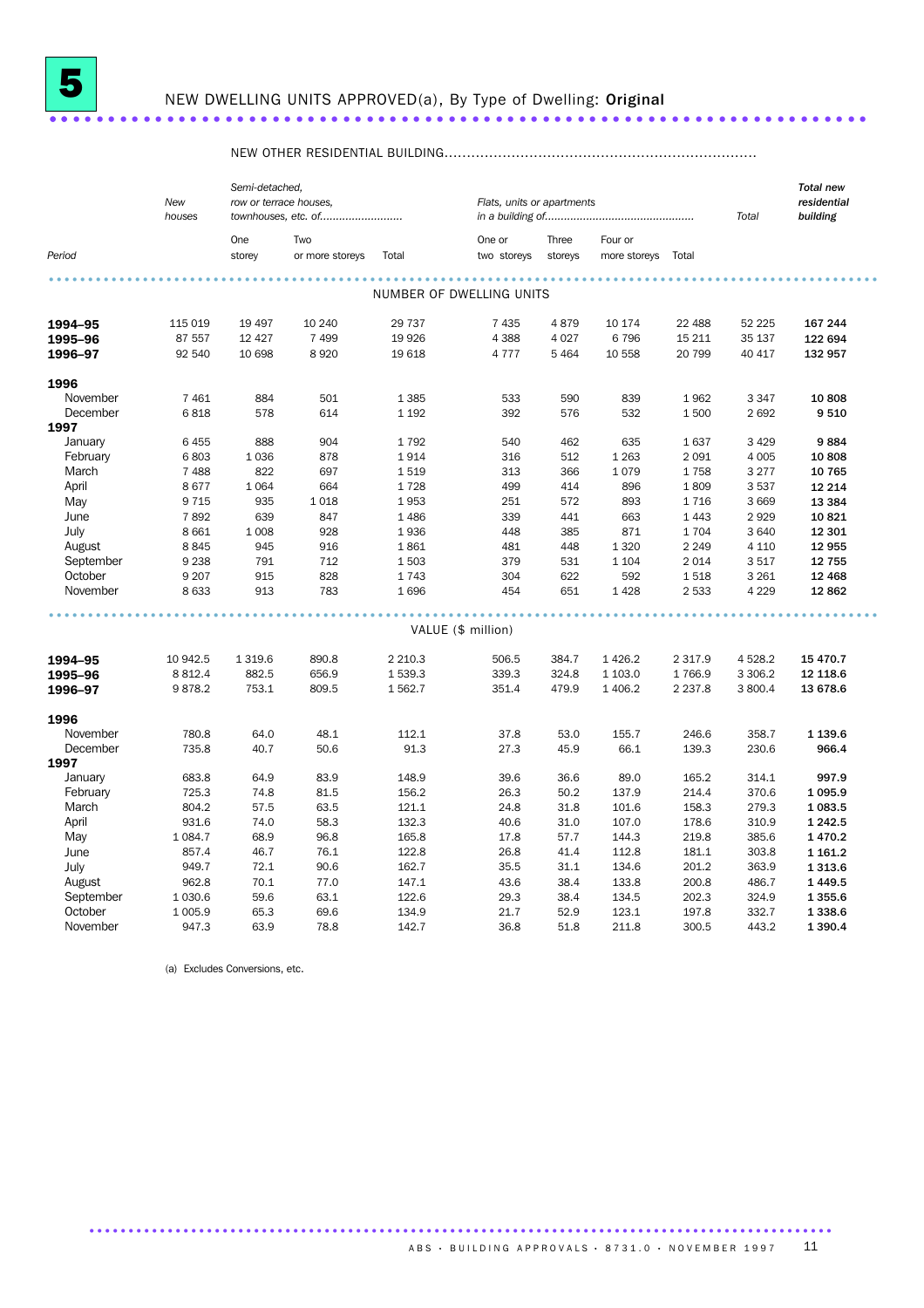### VALUE OF BUILDING APPROVED, Private and Public Sector: Original

|                    | New                  | New<br>other<br>residential | New<br>residential     | Alterations<br>and additions<br>to residential | Total<br>residential | Non-<br>residential    |                       |
|--------------------|----------------------|-----------------------------|------------------------|------------------------------------------------|----------------------|------------------------|-----------------------|
| Period             | houses               | building                    | building               | buildings                                      | building             | building               | <b>Total building</b> |
|                    |                      |                             |                        |                                                |                      |                        |                       |
|                    |                      |                             |                        | PRIVATE SECTOR (\$ million)                    |                      |                        |                       |
| 1994-95            | 10 715.5             | 4 1 6 3 . 0                 | 14 878.5               | 2 3 9 6.1                                      | 17 274.6             | 6 791.4                | 24 066.0              |
| 1995-96<br>1996-97 | 8 641.1<br>9689.2    | 3 0 1 7.7<br>3524.6         | 11 658.8<br>13 213.8   | 2 2 1 4 . 1<br>2 4 9 8.8                       | 13 873.0<br>15 712.6 | 7657.0<br>9 209.5      | 21 5 29.9<br>24 922.2 |
|                    |                      |                             |                        |                                                |                      |                        |                       |
| 1996               |                      |                             |                        |                                                |                      |                        |                       |
| November           | 767.3                | 338.3                       | 1 105.6                | 233.2                                          | 1 3 3 8.8            | 1 1 98.3               | 2 537.1               |
| December<br>1997   | 722.2                | 211.2                       | 933.4                  | 167.9                                          | 1 101.4              | 779.8                  | 1881.1                |
| January            | 668.8                | 288.1                       | 957.0                  | 182.7                                          | 1 1 3 9.7            | 692.3                  | 1831.9                |
| February           | 711.5                | 345.3                       | 1056.8                 | 200.6                                          | 1 257.3              | 632.4                  | 1889.7                |
| March              | 781.3                | 263.4                       | 1 0 4 4.7              | 202.2                                          | 1 247.0              | 528.0                  | 1775.0                |
| April              | 908.4                | 292.9                       | 1 201.3                | 208.2                                          | 1 409.5              | 650.7                  | 2 060.2               |
| May                | 1071.7               | 371.8                       | 1 4 4 3.5              | 219.6                                          | 1663.1               | 621.2                  | 2 2 8 4 . 3           |
| June               | 838.8                | 272.9                       | 1 111.7                | 254.2                                          | 1 3 6 5.9            | 676.6                  | 2 042.5               |
| July               | 933.2                | 353.3                       | 1 2 8 6.5              | 223.8                                          | 1510.3               | 1 1 3 2.0              | 2 642.2               |
| August             | 946.5                | 465.2                       | 1 4 1 1.7              | 227.1                                          | 1638.8               | 753.1                  | 2 3 9 1.8             |
| September          | 1013.9               | 309.5                       | 1 3 2 3 . 4            | 251.1                                          | 1574.5               | 827.5                  | 2 401.9               |
| October            | 988.2                | 321.9                       | 1 3 1 0.0              | 250.0                                          | 1560.0               | 903.4                  | 2 4 6 3.4             |
| November           | 931.2                | 431.1                       | 1 3 6 2.3              | 224.0                                          | 1586.3               | 827.4                  | 2 4 1 3.7             |
|                    |                      |                             |                        |                                                |                      |                        |                       |
|                    |                      |                             |                        | PUBLIC SECTOR (\$ million)                     |                      |                        |                       |
| 1994-95            | 227.0<br>171.3       | 365.2<br>288.5              | 592.2<br>459.7         | 37.2<br>70.2                                   | 629.4<br>530.0       | 2823.3                 | 3 4 5 2.6             |
| 1995-96<br>1996-97 | 188.9                | 275.9                       | 464.8                  | 62.5                                           | 527.3                | 3 0 7 2.3<br>3 5 2 0.3 | 3 602.3<br>4 047.6    |
|                    |                      |                             |                        |                                                |                      |                        |                       |
| 1996               |                      |                             |                        |                                                |                      |                        |                       |
| November           | 13.5                 | 20.5                        | 34.0                   | 5.9                                            | 39.9                 | 496.3                  | 536.2                 |
| December           | 13.6                 | 19.3                        | 32.9                   | 5.4                                            | 38.3                 | 188.1                  | 226.4                 |
| 1997               |                      |                             |                        |                                                |                      |                        |                       |
| January            | 15.0                 | 26.0                        | 40.9<br>39.2           | 4.4                                            | 45.4                 | 335.3                  | 380.6                 |
| February           | 13.8<br>22.9         | 25.4<br>15.9                | 38.8                   | 4.5<br>2.9                                     | 43.6<br>41.7         | 327.8<br>186.3         | 371.4                 |
| March<br>April     | 23.2                 | 18.0                        | 41.2                   | 4.1                                            | 45.3                 | 172.3                  | 228.0<br>217.6        |
| May                | 13.0                 | 13.8                        | 26.8                   | 9.6                                            | 36.4                 | 301.8                  | 338.2                 |
| June               | 18.6                 | 30.9                        | 49.5                   | 4.5                                            | 54.0                 | 382.3                  | 436.3                 |
| July               | 16.6                 | 10.6                        | 27.1                   | 3.0                                            | 30.2                 | 513.4                  | 543.5                 |
| August             | 16.3                 | 21.5                        | 37.8                   | 2.9                                            | 40.7                 | 616.0                  | 656.6                 |
| September          | 16.7                 | 15.5                        | 32.2                   | 4.8                                            | 37.0                 | 214.0                  | 251.0                 |
| October            | 17.7                 | 10.8                        | 28.6                   | 11.4                                           | 39.9                 | 333.3                  | 373.2                 |
| November           | 16.0                 | 12.1                        | 28.1                   | 4.0                                            | 32.1                 | 164.7                  | 196.8                 |
|                    |                      |                             |                        |                                                |                      |                        |                       |
|                    |                      |                             |                        | TOTAL (\$ million)                             |                      |                        |                       |
| 1994-95            | 10 942.5             | 4528.2                      | 15 470.7               | 2 433.3                                        | 17 904.0             | 9 6 14.7               | 27 518.7              |
| 1995-96<br>1996-97 | 8 8 1 2.4<br>9878.2  | 3 3 0 6.2<br>3 800.4        | 12 118.6<br>13 678.6   | 2 2 8 4 .4<br>2 5 6 1.3                        | 14 402.9<br>16 239.9 | 10 729.3<br>12 729.8   | 25 132.2<br>28 969.7  |
|                    |                      |                             |                        |                                                |                      |                        |                       |
| 1996               |                      |                             |                        |                                                |                      |                        |                       |
| November           | 780.8                | 358.7                       | 1 139.6                | 239.1                                          | 1378.7               | 1694.6                 | 3 0 7 3 . 3           |
| December           | 735.8                | 230.6                       | 966.4                  | 173.3                                          | 1 139.7              | 967.9                  | 2 107.5               |
| 1997               |                      |                             |                        |                                                |                      |                        |                       |
| January            | 683.8                | 314.1                       | 997.9                  | 187.1                                          | 1 1 8 5 . 0          | 1 0 27.6               | 2 2 1 2 . 6           |
| February           | 725.3                | 370.6                       | 1 0 9 5.9              | 205.0                                          | 1 300.9              | 960.2                  | 2 2 6 1.1             |
| March              | 804.2                | 279.3                       | 1 0 8 3.5              | 205.1                                          | 1 288.6              | 714.3                  | 2 002.9               |
| April              | 931.6<br>1 0 8 4 . 7 | 310.9<br>385.6              | 1 242.5                | 212.3<br>229.2                                 | 1454.8<br>1699.5     | 823.0<br>923.0         | 2 2 7 7 .8<br>2622.5  |
| May<br>June        | 857.4                | 303.8                       | 1 4 7 0 . 2<br>1 161.2 | 258.8                                          | 1 4 2 0.0            | 1 0 58.8               | 2478.8                |
| July               | 949.7                | 363.9                       | 1 3 1 3 . 6            | 226.8                                          | 1540.4               | 1 645.3                | 3 185.7               |
| August             | 962.8                | 486.7                       | 1 4 4 9.5              | 230.0                                          | 1679.4               | 1 369.0                | 3 0 48.5              |
| September          | 1 0 3 0.6            | 324.9                       | 1 355.6                | 255.9                                          | 1611.5               | 1 041.4                | 2652.9                |
| October            | 1 0 0 5.9            | 332.7                       | 1 3 3 8.6              | 261.3                                          | 1599.9               | 1 2 3 6.7              | 2836.6                |
| November           | 947.3                | 443.2                       | 1 3 9 0.4              | 228.0                                          | 1618.4               | 992.1                  | 2610.5                |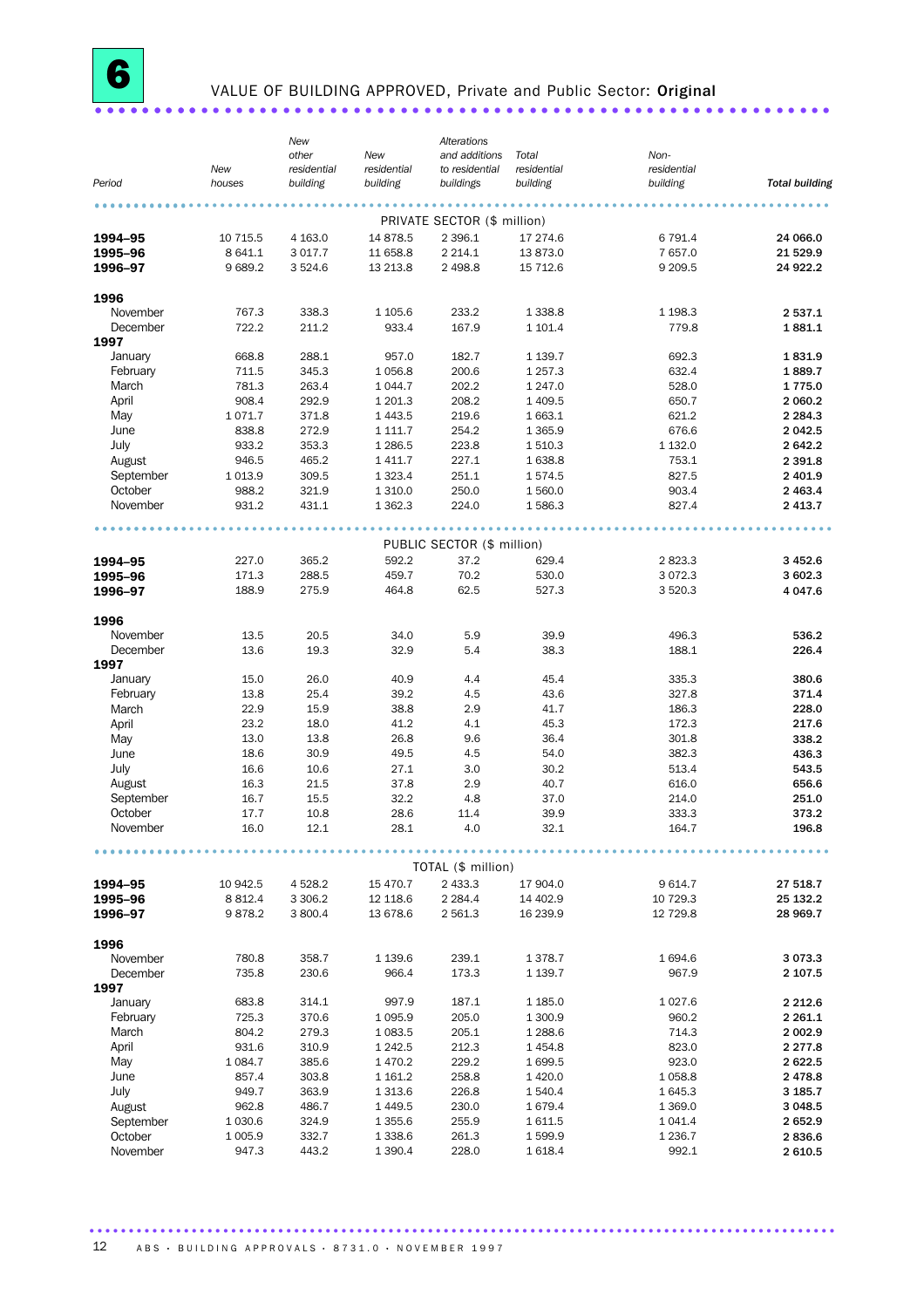

### VALUE OF BUILDING APPROVED, Average 1989-90 Prices: All Series

|                       | New<br>houses         | New<br>other<br>residential<br>building | New<br>residential<br>building | Alterations<br>and additions<br>to residential<br>buildings | Total<br>residential<br>building                  | Non-<br>residential<br>building | <b>Total building</b> |  |
|-----------------------|-----------------------|-----------------------------------------|--------------------------------|-------------------------------------------------------------|---------------------------------------------------|---------------------------------|-----------------------|--|
| Period                | \$m                   | \$m                                     | \$m                            | \$m                                                         | \$m                                               | \$m                             | \$m                   |  |
|                       |                       |                                         |                                |                                                             |                                                   |                                 |                       |  |
|                       |                       |                                         |                                | ORIGINAL                                                    |                                                   |                                 |                       |  |
| 1994-95               | 10 023.7              | 4 693.7                                 | 14 717.3                       | 2 2 2 7 . 7                                                 | 16 945.0                                          | 9 9 8 4.8                       | 26 929.9              |  |
| 1995-96               | 7948.3                | 3 3 6 1.3                               | 11 309.6                       | 2 0 5 5.1                                                   | 13 3 64.7                                         | 10 965.1                        | 24 329.8              |  |
| 1996-97               | 8917.8                | 3848.0                                  | 12 765.8                       | 2 3 0 4.7                                                   | 15 071.9                                          | 12 806.4                        | 27 876.8              |  |
| Quarter               |                       |                                         |                                |                                                             |                                                   |                                 |                       |  |
| 1996                  |                       |                                         |                                |                                                             |                                                   |                                 |                       |  |
| June                  | 2 0 1 2.6             | 913.5                                   | 2926.1                         | 522.2                                                       | 3 4 4 8 . 3                                       | 2 840.3                         | 6 288.6               |  |
| September             | 2 2 0 7.5             | 934.8                                   | 3 142.3                        | 559.6                                                       | 3702.2                                            | 3 171.2                         | 6873.1                |  |
| December              | 2 107.6               | 937.3                                   | 3 0 4 4.9                      | 576.3                                                       | 3 6 2 1.5                                         | 4 0 6 1.1                       | 7 682.3               |  |
| 1997                  |                       |                                         |                                |                                                             |                                                   |                                 |                       |  |
| March                 | 2 002.1               | 973.9                                   | 2976.0                         | 538.7                                                       | 3 5 1 5 .5                                        | 2 7 5 2.7                       | 6 2 6 7 . 4           |  |
| June                  | 2 600.6               | 1 002.0                                 | 3 602.6                        | 630.1                                                       | 4 2 3 2.8                                         | 2821.3                          | 7 054.0               |  |
| September             | 2 656.7               | 1 1 5 6.2                               | 3812.8                         | 632.5                                                       | 4 4 4 6 .8                                        | 3936.5                          | 8 3 8 1.9             |  |
|                       |                       |                                         |                                |                                                             |                                                   |                                 |                       |  |
|                       |                       |                                         |                                | SEASONALLY ADJUSTED                                         |                                                   |                                 |                       |  |
| Quarter               |                       |                                         |                                |                                                             |                                                   |                                 |                       |  |
| 1996<br>June          | 1995.6                | 896.0                                   | 2885.1                         | 527.7                                                       | 3 3 8 8.1                                         | 2 906.7                         | 6 204.2               |  |
| September             | 2 0 5 4 .5            | 854.0                                   | 2887.3                         | 521.7                                                       | 3 4 8 8.2                                         | 3 2 3 5.7                       | 6 594.4               |  |
| December              | 2 1 1 3.6             | 977.5                                   | 3 0 7 5.9                      | 569.1                                                       | 3 6 6 5.4                                         | 3 7 5 6.2                       | 7 540.1               |  |
| 1997                  |                       |                                         |                                |                                                             |                                                   |                                 |                       |  |
| March                 | 2 2 6 6.9             | 1 040.9                                 | 3 3 6 3 . 2                    | 603.5                                                       | 3 8 9 8.4                                         | 3 0 26.5                        | 6955.3                |  |
| June                  | 2 511.9               | 1 0 26.3                                | 3511.4                         | 629.5                                                       | 4 139.1                                           | 2821.6                          | 6865.8                |  |
| September             | 2 451.1               | 1 0 5 2.0                               | 3 4 7 4 .9                     | 580.8                                                       | 4 140.0                                           | 4 0 8 3 . 0                     | 7 961.9               |  |
|                       |                       |                                         |                                |                                                             |                                                   |                                 |                       |  |
|                       |                       |                                         |                                | <b>TREND ESTIMATES</b>                                      |                                                   |                                 |                       |  |
| Quarter               |                       |                                         |                                |                                                             |                                                   |                                 |                       |  |
| 1996                  |                       |                                         |                                |                                                             |                                                   |                                 |                       |  |
| June                  | 1995.2                | 809.8                                   | 2 800.1                        | 525.2                                                       | 3 3 5 3 . 8                                       | 3 0 0 4.6                       | 6 294.4               |  |
| September             | 2 041.0               | 895.8                                   | 2928.3                         | 537.1                                                       | 3 4 9 3.8                                         | 3 3 1 7 .5                      | 6768.8                |  |
| December              | 2 145.8               | 970.9                                   | 3 1 18.6                       | 568.0                                                       | 3 688.9                                           | 3 3 2 1.8                       | 7 035.7               |  |
| 1997                  |                       |                                         |                                |                                                             |                                                   |                                 |                       |  |
| March                 | 2 2 8 8.4             | 1 0 1 2.6                               | 3 3 0 9.5                      | 597.6                                                       | 3893.4                                            | 3 2 2 6.2                       | 7 1 2 9 . 3           |  |
| June<br>September     | 2 4 18.9<br>2 5 2 1.3 | 1 043.0<br>1 0 5 1.5                    | 3 4 5 9.2<br>3 550.2           | 609.3<br>605.3                                              | 4 0 69.1<br>4 202.9                               | 3 2 7 9 . 4<br>3 507.6          | 7 258.7<br>7 485.0    |  |
|                       |                       |                                         |                                |                                                             |                                                   |                                 |                       |  |
|                       |                       |                                         |                                |                                                             |                                                   |                                 |                       |  |
|                       |                       |                                         |                                |                                                             | TREND ESTIMATES (% change from preceding quarter) |                                 |                       |  |
| Quarter               |                       |                                         |                                |                                                             |                                                   |                                 |                       |  |
| 1996                  |                       |                                         |                                |                                                             |                                                   |                                 |                       |  |
| June                  | 1.3                   | 5.1                                     | 1.9                            | 1.4                                                         | 1.7                                               | 11.9                            | 5.7                   |  |
| September<br>December | 2.3                   | 10.6                                    | 4.6                            | 2.3                                                         | 4.2                                               | 10.4                            | 7.5                   |  |
| 1997                  | 5.1                   | 8.4                                     | 6.5                            | 5.8                                                         | 5.6                                               | 0.1                             | 3.9                   |  |
| March                 | 6.6                   | 4.3                                     | 6.1                            | 5.2                                                         | 5.5                                               | $-2.9$                          | $1.3\,$               |  |
| June                  | 5.7                   | 3.0                                     | 4.5                            | 2.0                                                         | 4.5                                               | 1.7                             | 1.8                   |  |
| September             | 4.2                   | 0.8                                     | 2.6                            | $-0.7$                                                      | 3.3                                               | 7.0                             | 3.1                   |  |
|                       |                       |                                         |                                |                                                             |                                                   |                                 |                       |  |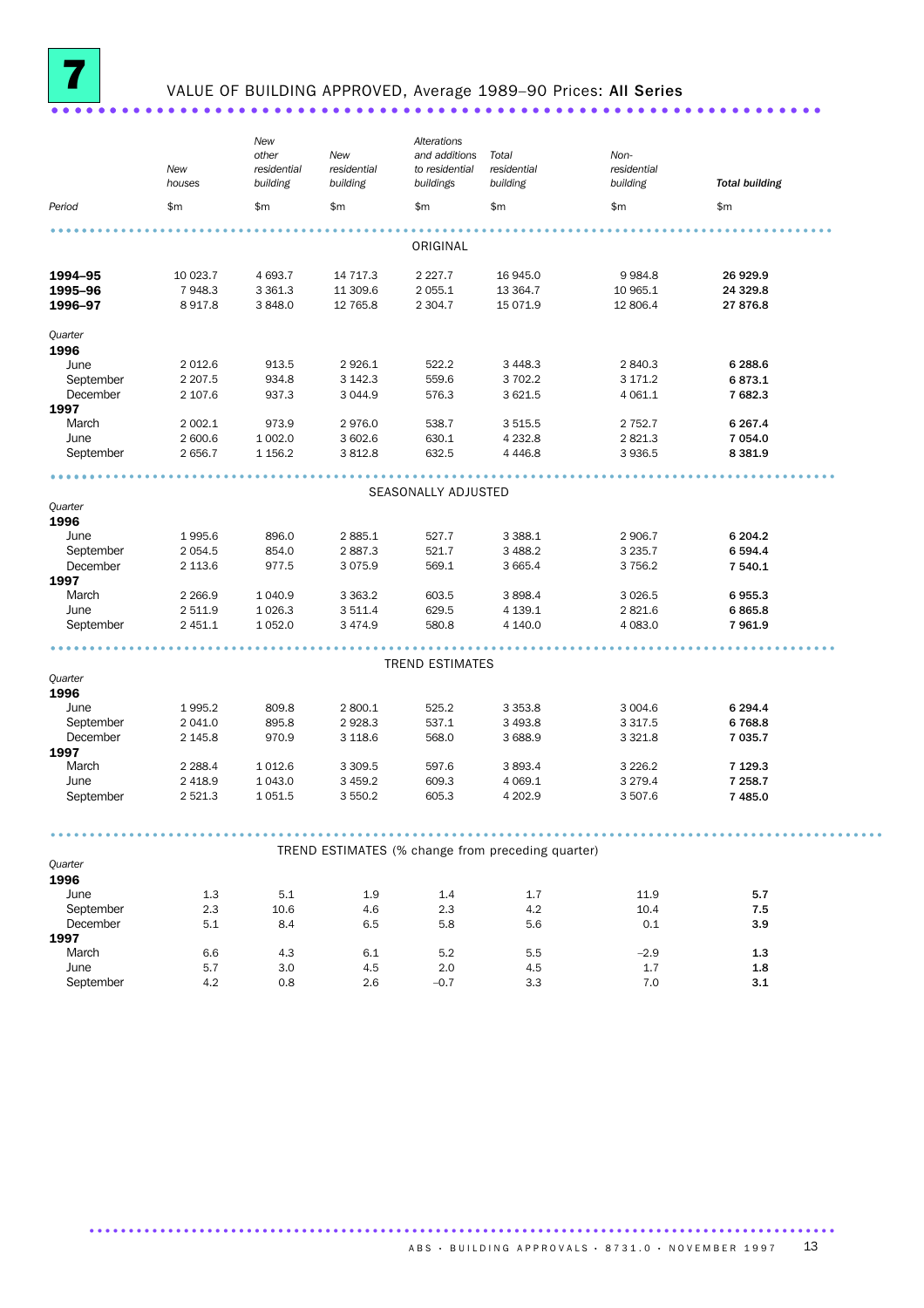NON-RESIDENTIAL BUILDING APPROVED, Number of Jobs by Value Range: Original 

|           | Hotels,<br>motels and<br>other short<br>term<br>accomm- |                     |                                |                     | Other<br>business Educa-      |                |                     |                | Entertain-<br>ment and | Misc-             | Total non-<br>residential |
|-----------|---------------------------------------------------------|---------------------|--------------------------------|---------------------|-------------------------------|----------------|---------------------|----------------|------------------------|-------------------|---------------------------|
|           | odation                                                 | Shops               | Factories Offices              |                     | premises tional               |                | Religious Health    |                | recreational           | ellaneous         | building                  |
| Month     | no.                                                     | no.                 | no.                            | no.                 | no.                           | no.            | no.                 | no.            | no.                    | no.               | no.                       |
|           |                                                         |                     |                                |                     |                               |                |                     |                |                        |                   |                           |
| 1997      |                                                         |                     |                                |                     | Value-\$50,000-\$199,999      |                |                     |                |                        |                   |                           |
| September | 47                                                      | 335                 | 105                            | 192                 | 120                           | 25             | 12                  | 25             | 34                     | 56                | 951                       |
| October   | 32                                                      | 358                 | 108                            | 187                 | 153                           | 50             | 16                  | 35             | 46                     | 55                | 1 0 4 0                   |
| November  | 12                                                      | 298                 | 113                            | 167                 | 129                           | 65             | $\overline{4}$      | 32             | 45                     | 50                | 915                       |
|           |                                                         |                     |                                |                     |                               |                |                     |                |                        |                   |                           |
| 1997      |                                                         |                     |                                |                     | Value-\$200,000-\$499,999     |                |                     |                |                        |                   |                           |
| September | 14                                                      | 82                  | 60                             | 68                  | 78                            | 34             | $\overline{7}$      | 17             | 18                     | 18                | 396                       |
| October   | 8                                                       | 88                  | 51                             | 70                  | 79                            | 40             | $\overline{7}$      | 14             | 22                     | 29                | 408                       |
| November  | 15                                                      | 57                  | 59                             | 65                  | 67                            | 48             | $\overline{7}$      | 18             | 20                     | 25                | 381                       |
|           |                                                         |                     |                                |                     |                               |                |                     |                |                        |                   |                           |
|           |                                                         |                     |                                |                     | Value-\$500,000-\$999,999     |                |                     |                |                        |                   |                           |
| 1997      |                                                         |                     |                                |                     |                               |                |                     |                |                        |                   |                           |
| September | 5                                                       | 27                  | 27                             | 26                  | 30                            | 23             | $\mathbf{1}$        | 7              | 11                     | 8                 | 165                       |
| October   | $\overline{4}$                                          | 37                  | 22                             | 22                  | 32                            | 22             | $\mathbf{1}$        | 8              | 15                     | 10                | 173                       |
| November  | $\overline{7}$                                          | 28                  | 20                             | 18                  | 29                            | 13             | $\mathbf{1}$        | 8              | 8                      | 3                 | 135                       |
|           |                                                         |                     |                                |                     | Value-\$1,000,000-\$4,999,999 |                |                     |                |                        |                   |                           |
| 1997      |                                                         |                     |                                |                     |                               |                |                     |                |                        |                   |                           |
| September | 9                                                       | 13                  | 11                             | 15                  | 20                            | 26             | $\Omega$            | 14             | 14                     | 12                | 134                       |
| October   | 12                                                      | 18                  | 15                             | 13                  | 19                            | 26             | $\mathbf{1}$        | 9              | 18                     | $\overline{7}$    | 138                       |
| November  | 13                                                      | 16                  | 19                             | 14                  | 18                            | 24             | 3                   | 9              | 12                     | 4                 | 132                       |
|           |                                                         |                     |                                |                     |                               |                |                     |                |                        |                   |                           |
|           |                                                         |                     |                                |                     | Value-\$5,000,000 and over    |                |                     |                |                        |                   |                           |
| 1997      |                                                         |                     |                                |                     |                               |                |                     |                |                        |                   |                           |
| September | $\overline{2}$                                          | 5                   | 2                              | $\overline{7}$      | $\mathbf{1}$                  | $\overline{4}$ | $\circ$             | 5              | 4                      | $\mathbf 0$       | 30                        |
| October   | $\overline{2}$                                          | 5<br>$\overline{2}$ | $\overline{2}$<br>$\mathbf{1}$ | 5<br>$\overline{4}$ | 5<br>$\overline{4}$           | 8<br>2         | $\mathsf{O}\xspace$ | 5              | 5<br>$\overline{2}$    | $\mathbf{1}$<br>2 | 38                        |
| November  | 9                                                       |                     |                                |                     |                               |                | $\mathbf 0$         | $\overline{4}$ |                        |                   | 30                        |
|           |                                                         |                     |                                |                     |                               | Value-Total    |                     |                |                        |                   |                           |
| 1994–95   | 501                                                     | 3715                | 2 2 7 4                        | 3 3 2 4             | 2541                          | 1478           | 208                 | 578            | 1 0 4 0                | 1 1 0 5           | 16 764                    |
| 1995-96   | 578                                                     | 4 0 9 8             | 2 2 4 6                        | 3 4 6 1             | 2646                          | 1505           | 205                 | 661            | 1070                   | 1 3 1 0           | 17 780                    |
| 1996-97   | 665                                                     | 4 1 8 3             | 2 3 1 3                        | 3 4 7 9             | 2861                          | 1528           | 193                 | 778            | 1 1 4 3                | 1 3 2 8           | 18 4 7 1                  |
|           |                                                         |                     |                                |                     |                               |                |                     |                |                        |                   |                           |
| 1997      |                                                         |                     |                                |                     |                               |                |                     |                |                        |                   |                           |
| September | 77                                                      | 462                 | 205                            | 308                 | 249                           | 112            | 20                  | 68             | 81                     | 94                | 1676                      |
| October   | 58                                                      | 506                 | 198                            | 297                 | 288                           | 146            | 25                  | 71             | 106                    | 102               | 1797                      |
| November  | 56                                                      | 401                 | 212                            | 268                 | 247                           | 152            | 15                  | 71             | 87                     | 84                | 1593                      |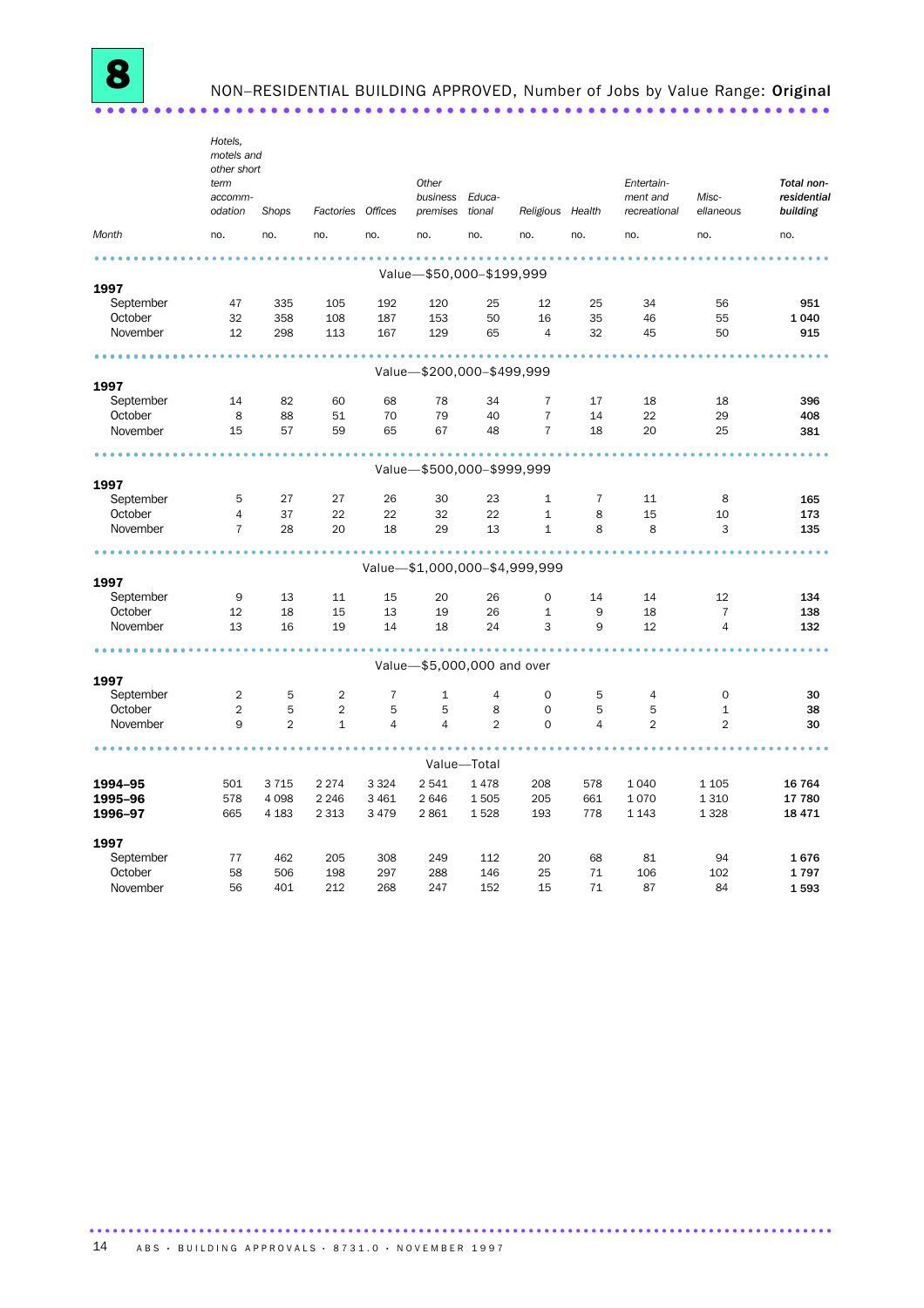NON-RESIDENTIAL BUILDING APPROVED, Value of Jobs by Value Range: Original 

|           | Hotels,<br>motels and<br>other short<br>term |         |             |             | Other                |                            |                               |       | Entertain-               |                    | Total non-              |
|-----------|----------------------------------------------|---------|-------------|-------------|----------------------|----------------------------|-------------------------------|-------|--------------------------|--------------------|-------------------------|
|           | accomm-<br>odation                           | Shops   | Factories   | Offices     | business<br>premises | Educa-<br>tional           | Religious Health              |       | ment and<br>recreational | Misc-<br>ellaneous | residential<br>building |
| Month     | \$m                                          | \$m     | \$m         | \$m         | \$m                  | \$m                        | \$m\$                         | \$m   | \$m                      | \$m                | \$m\$                   |
|           |                                              |         |             |             |                      |                            |                               |       |                          |                    |                         |
| 1997      |                                              |         |             |             |                      | Value-\$50,000-\$199,999   |                               |       |                          |                    |                         |
| September | 4.3                                          | 29.6    | 11.6        | 17.9        | 10.7                 | 2.2                        | 1.0                           | 2.4   | 3.7                      | 5.2                | 88.6                    |
| October   | 4.0                                          | 32.4    | 12.0        | 18.7        | 15.1                 | 5.7                        | 1.7                           | 4.1   | 4.5                      | 5.3                | 103.6                   |
| November  | 1.2                                          | 27.2    | 11.9        | 15.7        | 12.4                 | 6.2                        | 0.6                           | 3.5   | 4.7                      | 5.0                | 88.3                    |
|           |                                              |         |             |             |                      |                            |                               |       |                          |                    |                         |
| 1997      |                                              |         |             |             |                      | Value-\$200,000-\$499,999  |                               |       |                          |                    |                         |
| September | 4.2                                          | 24.8    | 17.2        | 19.5        | 24.6                 | 10.8                       | 2.4                           | 4.8   | 5.4                      | 5.6                | 119.3                   |
| October   | 2.1                                          | 25.7    | 15.9        | 21.0        | 23.8                 | 12.1                       | 2.5                           | 4.3   | 6.2                      | 7.9                | 121.5                   |
| November  | 4.3                                          | 15.3    | 17.7        | 19.4        | 18.9                 | 15.9                       | 2.3                           | 5.5   | 5.9                      | 8.3                | 113.6                   |
|           |                                              |         |             |             |                      |                            |                               |       |                          |                    |                         |
|           |                                              |         |             |             |                      | Value-\$500,000-\$999,999  |                               |       |                          |                    |                         |
| 1997      |                                              |         |             |             |                      |                            |                               |       |                          |                    |                         |
| September | 3.2                                          | 17.9    | 18.6        | 17.2        | 21.4                 | 16.3                       | 0.8                           | 4.5   | 7.9                      | 6.0                | 113.9                   |
| October   | 2.8                                          | 25.8    | 14.6        | 14.4        | 19.9                 | 15.4                       | 0.9                           | 5.9   | 10.1                     | 6.5                | 116.3                   |
| November  | 4.8                                          | 17.4    | 12.8        | 12.5        | 20.6                 | 9.1                        | 0.5                           | 4.7   | 5.0                      | 2.0                | 89.6                    |
|           |                                              |         |             |             |                      |                            | Value-\$1,000,000-\$4,999,999 |       |                          |                    |                         |
| 1997      |                                              |         |             |             |                      |                            |                               |       |                          |                    |                         |
| September | 16.3                                         | 28.6    | 13.7        | 24.4        | 41.6                 | 44.2                       | 0.0                           | 31.8  | 27.1                     | 26.5               | 254.1                   |
| October   | 29.4                                         | 29.4    | 29.1        | 31.2        | 32.2                 | 41.3                       | 1.2                           | 23.4  | 36.6                     | 13.4               | 267.3                   |
| November  | 28.9                                         | 30.7    | 31.5        | 25.1        | 31.9                 | 45.3                       | 4.9                           | 19.1  | 27.9                     | 6.7                | 252.0                   |
|           |                                              |         |             |             |                      |                            |                               |       |                          |                    |                         |
|           |                                              |         |             |             |                      | Value-\$5,000,000 and over |                               |       |                          |                    |                         |
| 1997      |                                              |         |             |             |                      |                            |                               |       |                          |                    |                         |
| September | 18.2                                         | 109.1   | 11.7        | 188.7       | 11.8                 | 22.1                       | 0.0                           | 50.2  | 53.7                     | 0.0                | 465.5                   |
| October   | 18.5                                         | 81.4    | 22.1        | 201.6       | 58.2                 | 89.4                       | 0.0                           | 67.9  | 68.6                     | 20.4               | 628.1                   |
| November  | 263.4                                        | 12.3    | 6.2         | 51.4        | 35.4                 | 15.3                       | 0.0                           | 29.9  | 15.5                     | 19.2               | 448.6                   |
|           |                                              |         |             |             |                      | Value-Total                |                               |       |                          |                    |                         |
| 1994-95   | 611.2                                        | 1802.6  | 870.0       | 1472.3      | 1 1 58.1             | 1 203.1                    | 73.0                          | 635.9 | 1 1 6 7 . 3              | 621.2              | 9614.7                  |
| 1995-96   | 658.0                                        | 1811.2  | 989.2       | 1801.3      | 1719.8               | 1 2 5 5 . 3                | 85.8                          | 765.8 | 936.6                    | 706.3              | 10 729.3                |
| 1996-97   | 912.6                                        | 2 180.1 | 1 1 3 2 . 3 | 2 2 9 3 . 3 | 1627.8               | 1 4 0 7 .3                 | 56.3                          | 982.6 | 1 3 2 1 . 0              | 816.6              | 12 729.8                |
|           |                                              |         |             |             |                      |                            |                               |       |                          |                    |                         |
| 1997      |                                              |         |             |             |                      |                            |                               |       |                          |                    |                         |
| September | 46.2                                         | 210.0   | 72.8        | 267.7       | 110.1                | 95.7                       | 4.2                           | 93.7  | 97.7                     | 43.4               | 1 0 4 1 . 4             |
| October   | 56.8                                         | 194.6   | 93.6        | 287.0       | 149.3                | 164.0                      | 6.4                           | 105.6 | 125.9                    | 53.5               | 1 2 3 6.7               |
| November  | 302.6                                        | 102.8   | 80.1        | 124.2       | 119.3                | 91.8                       | 8.3                           | 62.8  | 59.0                     | 41.2               | 992.1                   |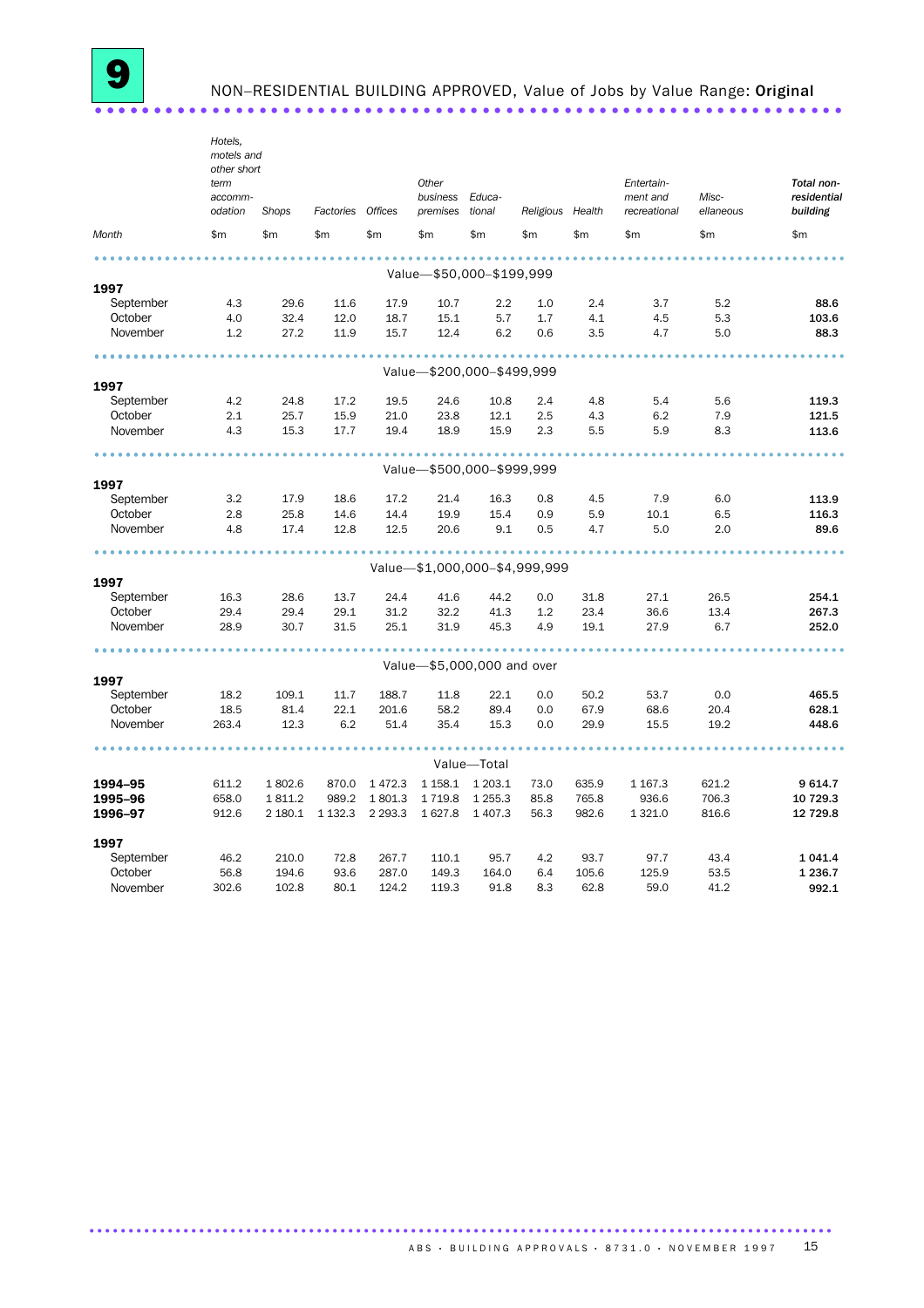

## NUMBER AND VALUE OF BUILDING APPROVED, By State-November 1997: Original

|               |               | DWELLING UNITS                                   |                |                            |                | VALUE                    |                                            |                                                                               |          |                                       |                   |  |
|---------------|---------------|--------------------------------------------------|----------------|----------------------------|----------------|--------------------------|--------------------------------------------|-------------------------------------------------------------------------------|----------|---------------------------------------|-------------------|--|
|               | New<br>houses | New<br>other<br>residential versions<br>building | $Con-$<br>etc. | Total<br>dwelling<br>units | New<br>houses  | New<br>other<br>building | New<br>residential residential<br>building | Alterations<br>and additions Total<br>to residential residential<br>buildings | building | Total non-<br>residential<br>building | Total<br>building |  |
|               | Number        | Number                                           | Number         | Number                     | \$m            | \$m                      | \$m                                        | \$m                                                                           | \$m      | \$m                                   | $\mathsf{Sm}$     |  |
|               |               |                                                  |                |                            | PRIVATE SECTOR |                          |                                            |                                                                               |          |                                       |                   |  |
|               |               |                                                  |                |                            |                |                          |                                            |                                                                               |          |                                       |                   |  |
| <b>NSW</b>    | 2 4 0 3       | 2 2 1 6                                          | 91             | 4 7 1 0                    | 289.4          | 247.7                    | 537.0                                      | 108.5                                                                         | 645.5    | 346.2                                 | 991.7             |  |
| Vic.          | 2 300         | 783                                              | 54             | 3 1 3 7                    | 252.7          | 101.9                    | 354.6                                      | 56.8                                                                          | 411.4    | 213.5                                 | 624.9             |  |
| Qld           | 1729          | 721                                              | 65             | 2515                       | 179.1          | 57.0                     | 236.1                                      | 23.9                                                                          | 260.0    | 124.5                                 | 384.5             |  |
| $\mathsf{SA}$ | 482           | 60                                               | 2              | 544                        | 46.8           | 3.8                      | 50.6                                       | 11.1                                                                          | 61.6     | 57.0                                  | 118.6             |  |
| <b>WA</b>     | 1 3 0 8       | 163                                              | 2              | 1473                       | 138.4          | 11.2                     | 149.6                                      | 16.2                                                                          | 165.8    | 70.5                                  | 236.3             |  |
| Tas.          | 119           | 8                                                | $\mathbf 0$    | 127                        | 10.7           | 0.4                      | 11.0                                       | 2.8                                                                           | 13.8     | 3.5                                   | 17.3              |  |
| NT            | 43            | 66                                               | $\mathbf 0$    | 109                        | 4.7            | 5.7                      | 10.4                                       | 1.0                                                                           | 11.4     | 4.2                                   | 15.7              |  |
| <b>ACT</b>    | 79            | 36                                               | $\mathbf 0$    | 115                        | 9.6            | 3.4                      | 13.0                                       | 3.7                                                                           | 16.7     | 8.0                                   | 24.7              |  |
| Australia     | 8 4 6 3       | 4 0 5 3                                          | 214            | 12 730                     | 931.2          | 431.1                    | 1 3 6 2.3                                  | 224.0                                                                         | 1586.3   | 827.4                                 | 2 4 1 3.7         |  |
|               |               |                                                  |                |                            |                |                          |                                            |                                                                               |          |                                       |                   |  |
|               |               |                                                  |                |                            | PUBLIC SECTOR  |                          |                                            |                                                                               |          |                                       |                   |  |
| <b>NSW</b>    | 8             | 10                                               | $\mathbf{1}$   | 19                         | 1.1            | 0.8                      | 1.9                                        | 0.0                                                                           | 1.9      | 34.4                                  | 36.3              |  |
| Vic.          | 39            | 71                                               | $\mathbf 0$    | 110                        | 3.3            | 4.2                      | 7.5                                        | 3.3                                                                           | 10.8     | 33.7                                  | 44.6              |  |
| Qld           | 39            | 74                                               | $\mathbf 0$    | 113                        | 4.2            | 5.8                      | 10.0                                       | 0.7                                                                           | 10.7     | 57.5                                  | 68.1              |  |
| SA            | 8             | $\mathbf 0$                                      | $\mathbf 0$    | 8                          | 0.6            | 0.0                      | 0.6                                        | 0.0                                                                           | 0.6      | 7.5                                   | 8.1               |  |
| <b>WA</b>     | 47            | 21                                               | $\mathbf 0$    | 68                         | 3.8            | 1.2                      | 5.0                                        | 0.0                                                                           | 5.0      | 8.9                                   | 13.9              |  |
| Tas.          | $\mathbf{1}$  | $\mathbf 0$                                      | $\mathbf 0$    | $\mathbf{1}$               | 0.1            | 0.0                      | 0.1                                        | 0.0                                                                           | 0.1      | 3.9                                   | 4.0               |  |
| NT            | 26            | $\mathbf 0$                                      | $\mathbf 0$    | 26                         | 2.8            | 0.0                      | 2.8                                        | 0.0                                                                           | 2.8      | 0.4                                   | 3.2               |  |
| ACT           | $\mathbf{2}$  | 0                                                | $\mathbf 0$    | $\overline{2}$             | 0.1            | 0.0                      | 0.1                                        | 0.0                                                                           | 0.1      | 18.4                                  | 18.5              |  |
| Australia     | 170           | 176                                              | $\mathbf{1}$   | 347                        | 16.0           | 12.1                     | 28.1                                       | 4.0                                                                           | 32.1     | 164.7                                 | 196.8             |  |
|               |               |                                                  |                |                            |                |                          |                                            |                                                                               |          |                                       |                   |  |
|               |               |                                                  |                |                            | TOTAL          |                          |                                            |                                                                               |          |                                       |                   |  |
| <b>NSW</b>    | 2 4 1 1       | 2 2 2 6                                          | 92             | 4 7 2 9                    | 290.5          | 248.5                    | 539.0                                      | 108.5                                                                         | 647.5    | 380.6                                 | 1 0 28.0          |  |
| Vic.          | 2 3 3 9       | 854                                              | 54             | 3 2 4 7                    | 256.0          | 106.1                    | 362.1                                      | 60.1                                                                          | 422.2    | 247.3                                 | 669.5             |  |
| Qld           | 1768          | 795                                              | 65             | 2628                       | 183.3          | 62.9                     | 246.1                                      | 24.5                                                                          | 270.7    | 182.0                                 | 452.6             |  |
| SA            | 490           | 60                                               | 2              | 552                        | 47.4           | 3.8                      | 51.2                                       | 11.1                                                                          | 62.3     | 64.5                                  | 126.7             |  |
| <b>WA</b>     | 1 3 5 5       | 184                                              | 2              | 1541                       | 142.2          | 12.4                     | 154.6                                      | 16.2                                                                          | 170.8    | 79.4                                  | 250.2             |  |
| Tas.          | 120           | 8                                                | $\Omega$       | 128                        | 10.7           | 0.4                      | 11.1                                       | 2.8                                                                           | 13.9     | 7.3                                   | 21.3              |  |
| NT            | 69            | 66                                               | $\mathbf 0$    | 135                        | 7.5            | 5.7                      | 13.2                                       | 1.1                                                                           | 14.3     | 4.6                                   | 18.9              |  |
| <b>ACT</b>    | 81            | 36                                               | $\Omega$       | 117                        | 9.8            | 3.4                      | 13.2                                       | 3.7                                                                           | 16.8     | 26.4                                  | 43.3              |  |
| Australia     | 8633          | 4 2 2 9                                          | 215            | 13 0 77                    | 947.3          | 443.2                    | 1 3 9 0.4                                  | 228.0                                                                         | 1 6 18.4 | 992.1                                 | 2 610.5           |  |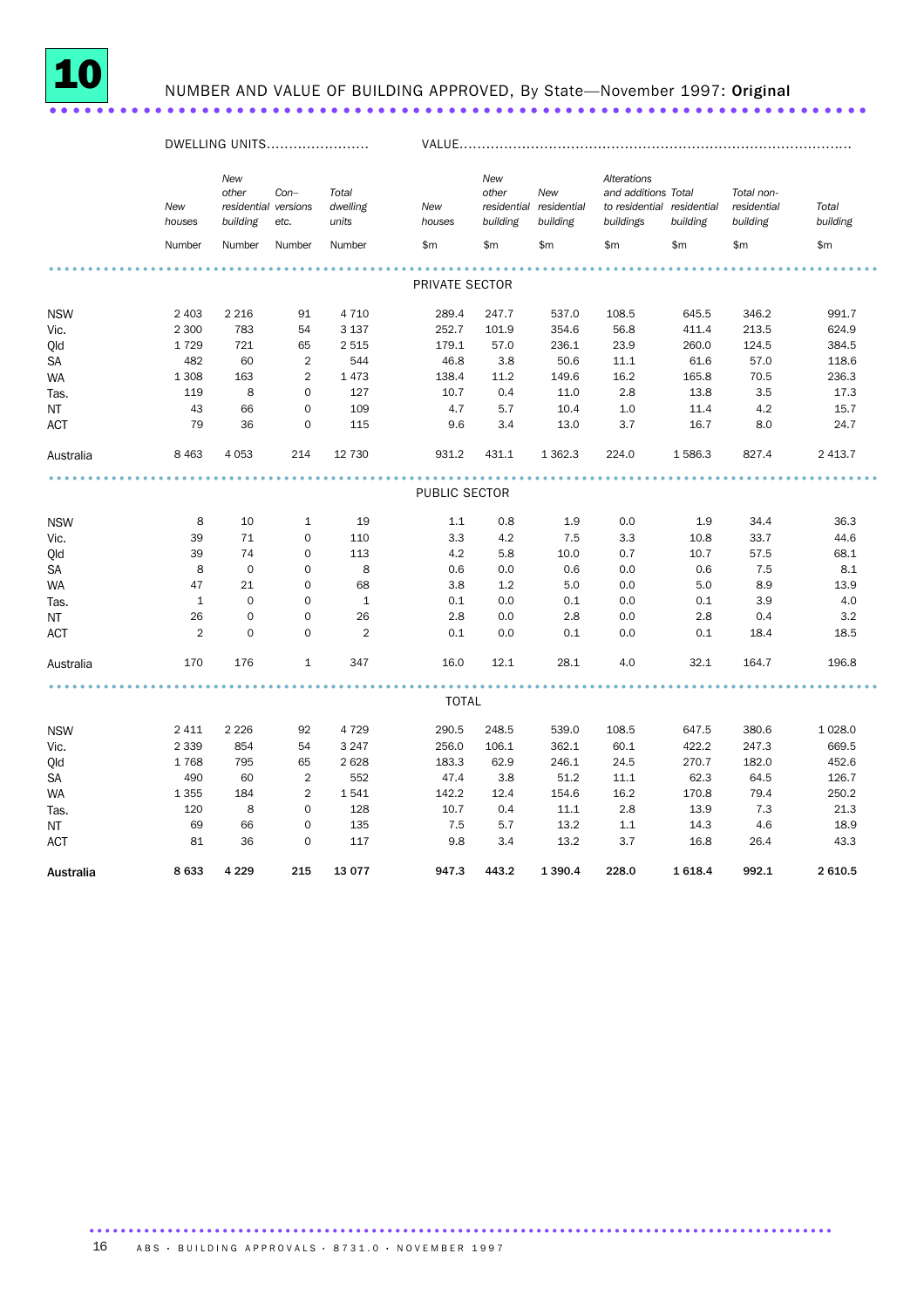

## NON-RESIDENTIAL BUILDING APPROVED, By State-November 1997: Original

|            | Hotels,<br>motels and<br>other short<br>term<br>accomm- |       |           |                | Other<br>business |                              |     |               | Entertain-<br>ment and | Miscel- | Total<br>non-resi-<br>dential |
|------------|---------------------------------------------------------|-------|-----------|----------------|-------------------|------------------------------|-----|---------------|------------------------|---------|-------------------------------|
|            | odation                                                 | Shops | Factories | <b>Offices</b> | premises          | Educational Religious Health |     |               | recreational           | laneous | building                      |
|            | \$m                                                     | \$m   | \$m       | \$m            | \$m               | \$m                          | \$m | $\mathsf{Sm}$ | \$m                    | \$m     | \$m                           |
|            |                                                         |       |           |                |                   |                              |     |               |                        |         |                               |
|            |                                                         |       |           |                | PRIVATE SECTOR    |                              |     |               |                        |         |                               |
| <b>NSW</b> | 178.3                                                   | 28.6  | 36.6      | 20.2           | 33.1              | 9.2                          | 0.3 | 11.7          | 15.9                   | 12.2    | 346.2                         |
| Vic.       | 99.6                                                    | 20.6  | 24.4      | 15.4           | 26.1              | 6.1                          | 3.4 | 3.2           | 12.1                   | 2.7     | 213.5                         |
| Qld        | 20.9                                                    | 27.3  | 7.9       | 7.3            | 33.5              | 9.6                          | 0.6 | 7.4           | 7.6                    | 2.4     | 124.5                         |
| SA         | 0.3                                                     | 5.8   | 3.4       | 38.2           | 3.7               | 2.2                          | 0.0 | 2.2           | 0.3                    | 0.8     | 57.0                          |
| WA         | 2.4                                                     | 11.7  | 6.3       | 10.5           | 13.8              | 3.8                          | 3.5 | 7.0           | 9.5                    | 1.9     | 70.5                          |
| Tas.       | 0.1                                                     | 0.8   | 0.2       | 0.5            | 0.7               | 0.1                          | 0.0 | 0.2           | 0.4                    | 0.6     | 3.5                           |
| <b>NT</b>  | 0.0                                                     | 1.6   | 0.3       | 0.8            | 1.3               | 0.0                          | 0.0 | 0.2           | 0.0                    | 0.0     | 4.2                           |
| ACT        | 0.0                                                     | 5.6   | 0.0       | 1.1            | 0.5               | 0.0                          | 0.5 | 0.0           | 0.0                    | 0.4     | 8.0                           |
| Australia  | 301.5                                                   | 102.0 | 79.2      | 94.1           | 112.7             | 31.0                         | 8.3 | 31.9          | 45.7                   | 21.1    | 827.4                         |
|            |                                                         |       |           |                | PUBLIC SECTOR     |                              |     |               |                        |         |                               |
|            |                                                         |       |           |                |                   |                              |     |               |                        |         |                               |
| <b>NSW</b> | 0.0                                                     | 0.3   | 0.3       | 6.0            | 1.8               | 14.2                         | 0.0 | 3.5           | 3.7                    | 4.6     | 34.4                          |
| Vic.       | 0.0                                                     | 0.1   | 0.1       | 2.5            | 0.2               | 10.8                         | 0.0 | 14.2          | 4.9                    | 0.9     | 33.7                          |
| Qld        | 1.1                                                     | 0.1   | 0.1       | 8.0            | 3.6               | 15.2                         | 0.0 | 11.6          | 3.8                    | 13.9    | 57.5                          |
| <b>SA</b>  | 0.0                                                     | 0.2   | 0.0       | 1.6            | 0.3               | 3.2                          | 0.0 | 1.5           | 0.3                    | 0.4     | 7.5                           |
| WA         | 0.0                                                     | 0.0   | 0.5       | 0.1            | 0.7               | 7.4                          | 0.0 | 0.0           | 0.1                    | 0.0     | 8.9                           |
| Tas.       | 0.0                                                     | 0.0   | 0.0       | 0.9            | 0.0               | 2.7                          | 0.0 | 0.0           | 0.1                    | 0.2     | 3.9                           |
| NT         | 0.0                                                     | 0.0   | 0.0       | 0.0            | 0.0               | 0.0                          | 0.0 | 0.0           | 0.4                    | 0.0     | 0.4                           |
| ACT        | 0.0                                                     | 0.1   | 0.0       | 11.0           | 0.0               | 7.2                          | 0.0 | 0.0           | 0.0                    | 0.0     | 18.4                          |
| Australia  | 1.1                                                     | 0.8   | 0.9       | 30.1           | 6.6               | 60.8                         | 0.0 | 30.9          | 13.3                   | 20.2    | 164.7                         |
|            |                                                         |       |           |                | <b>TOTAL</b>      |                              |     |               |                        |         |                               |
|            |                                                         |       |           |                |                   |                              |     |               |                        |         |                               |
| <b>NSW</b> | 178.3                                                   | 28.9  | 36.9      | 26.2           | 34.9              | 23.4                         | 0.3 | 15.2          | 19.6                   | 16.9    | 380.6                         |
| Vic.       | 99.6                                                    | 20.7  | 24.5      | 17.9           | 26.3              | 16.9                         | 3.4 | 17.5          | 17.0                   | 3.6     | 247.3                         |
| Qld        | 22.0                                                    | 27.4  | 8.0       | 15.3           | 37.1              | 24.8                         | 0.6 | 19.0          | 11.4                   | 16.4    | 182.0                         |
| SA         | 0.3                                                     | 6.0   | 3.4       | 39.8           | 4.0               | 5.4                          | 0.0 | 3.8           | 0.5                    | 1.3     | 64.5                          |
| WA         | 2.4                                                     | 11.7  | 6.8       | 10.7           | 14.6              | 11.2                         | 3.5 | 7.0           | 9.6                    | 1.9     | 79.4                          |
| Tas.       | 0.1                                                     | 0.8   | 0.2       | 1.4            | 0.7               | 2.8                          | 0.0 | 0.2           | 0.4                    | 0.8     | 7.3                           |
| NT         | 0.0                                                     | 1.6   | 0.3       | 0.8            | 1.3               | 0.0                          | 0.0 | 0.2           | 0.4                    | 0.0     | 4.6                           |
| <b>ACT</b> | 0.0                                                     | 5.7   | 0.0       | 12.1           | 0.5               | 7.2                          | 0.5 | 0.0           | 0.0                    | 0.4     | 26.4                          |
| Australia  | 302.6                                                   | 102.8 | 80.1      | 124.2          | 119.3             | 91.8                         | 8.3 | 62.8          | 59.0                   | 41.2    | 992.1                         |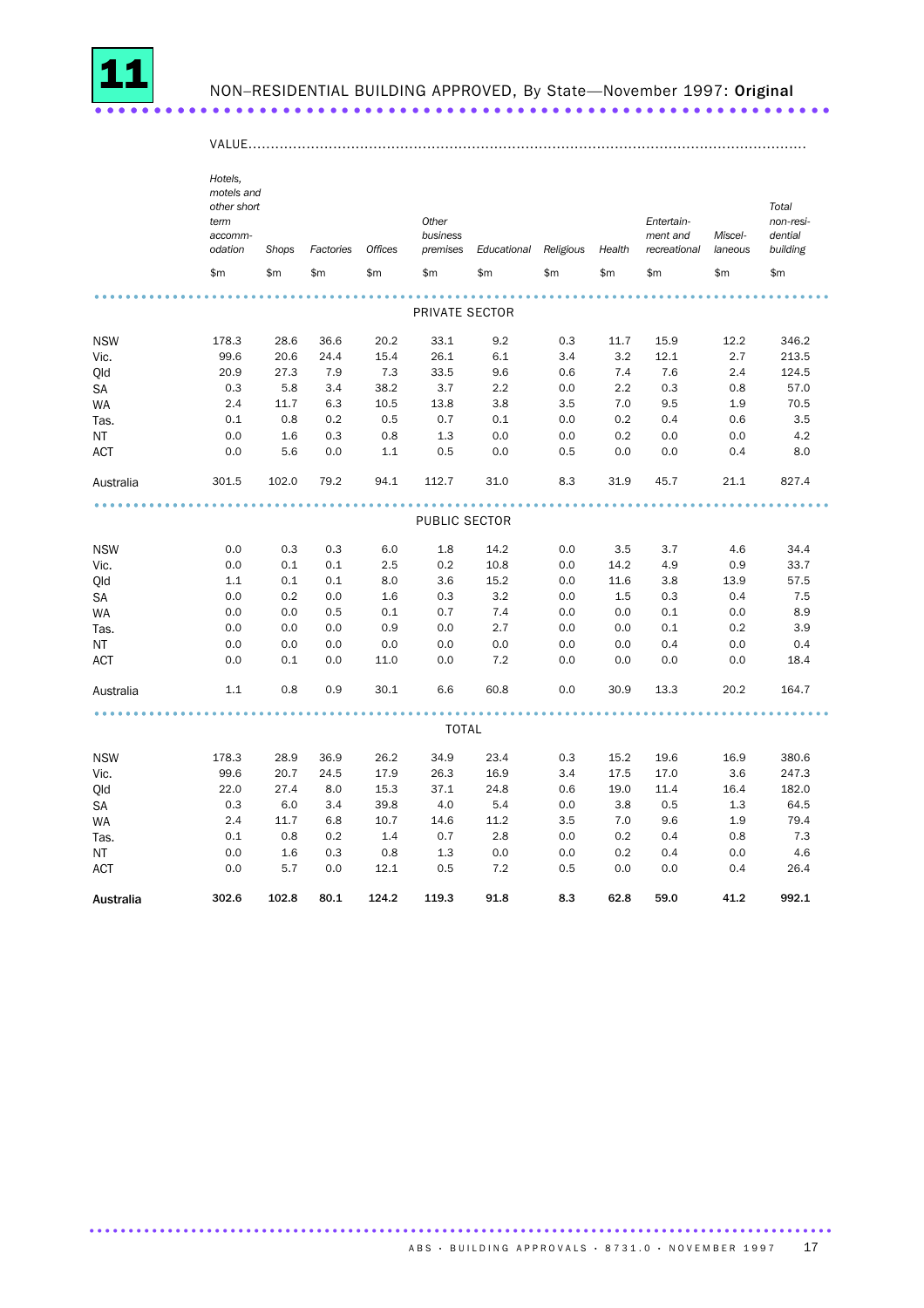## EXPLANATORY NOTES

| <b>INTRODUCTION</b>        | 1 This publication presents monthly details of building work approved.                                                                                                                                                                                                                                                                                                                                                                                                                         |
|----------------------------|------------------------------------------------------------------------------------------------------------------------------------------------------------------------------------------------------------------------------------------------------------------------------------------------------------------------------------------------------------------------------------------------------------------------------------------------------------------------------------------------|
| SCOPE AND COVERAGE         | 2 Statistics of building work approved are compiled from:<br>permits issued by local government authorities;<br>٠<br>• permits issued by private building surveyors;<br>" contracts let or day labour work authorised by Commonwealth, State,<br>semi-government and local government authorities;<br>" major building activity in areas not subject to normal administrative approval<br>e.g. building on remote mine sites.                                                                  |
|                            | 3 The scope of the survey comprises the following activities:<br>" construction of new buildings<br>· alterations and additions to existing buildings<br>• approved non-structural renovation and refurbishment work<br>• approved installation of integral building fixtures                                                                                                                                                                                                                  |
|                            | From July 1990, the statistics include:<br>all approved new residential building valued at \$10,000 or more<br>• approved alterations and additions to residential building valued at \$10,000 or<br>more<br>all approved non-residential building jobs valued at \$50,000 or more.                                                                                                                                                                                                            |
|                            | Excluded from the statistics is:<br>• construction activity not defined as building (e.g. construction of roads,<br>bridges, railways, earthworks, etc.). Statistics for this activity can be found in<br>Engineering Construction Activity, Australia (8762.0).                                                                                                                                                                                                                               |
| <b>VALUE DATA</b>          | 4 Value data are derived by aggregation of the estimated value of building work<br>when completed as reported on approval documents. Such value data excludes<br>the value of land and landscaping but includes site preparation. These estimates<br>are usually a reliable indicator of the completed value of 'houses'. However, for<br>'other residential buildings' and 'non-residential buildings', these estimates can<br>differ significantly from the completed value of the building. |
| OWNERSHIP                  | 5 Building ownership is classified as either public or private sector and is based<br>on the sector of intended owner of the completed building at the time of<br>approval. Residential buildings constructed by private sector builders under<br>government housing authority schemes are classified as public sector when the<br>authority has contracted, or intends to contract, to purchase the building on or<br>before completion.                                                      |
| FUNCTIONAL CLASSIFICATIONS | 6 A building is classified according to its intended major function. A building<br>which is ancillary to other buildings or forms a part of a group of related<br>buildings is classified to the function of the building, not to the function of the<br>group as a whole.                                                                                                                                                                                                                     |
|                            | 7 An example is the treatment of building work approved for a factory complex.<br>For instance, a detached administration building would be classified to Offices, a<br>detached cafeteria building to Shops, while the factory buildings would be<br>classified to Factories.                                                                                                                                                                                                                 |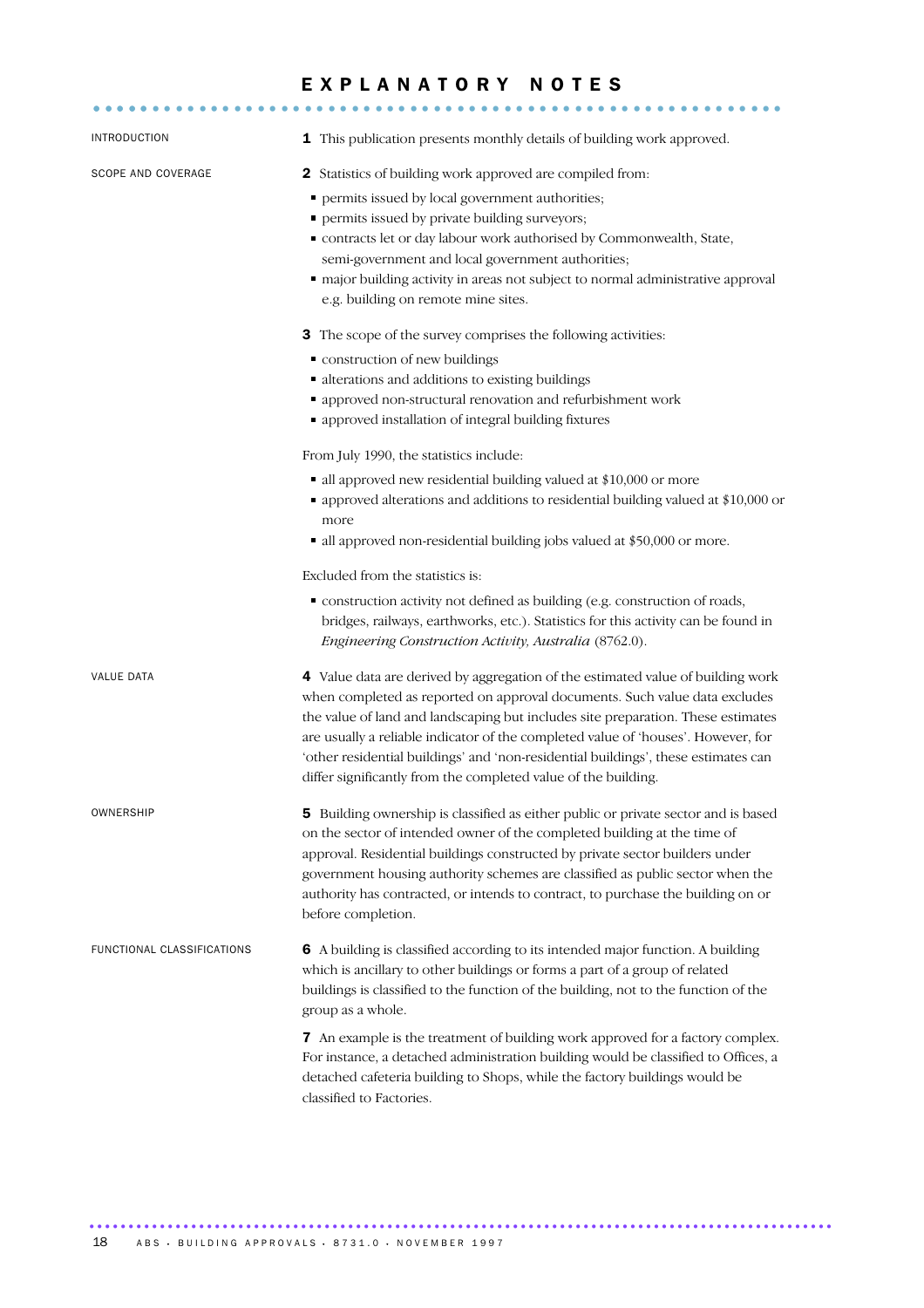## EXPLANATORY NOTES

| FUNCTIONAL CLASSIFICATIONS<br>continued | 8 An exception to this rule is the treatment of group accommodation buildings.<br>For example, a student accommodation building on a university campus would<br>be classified to Education.                                                                                                                                                                                                                                                                                                                                                                                                                                                                                                                                                                                                                                                                                                                                                                                                                                                                                                                                                                                                                                                                                                                                                                                                                                                                                                                                                                                                           |
|-----------------------------------------|-------------------------------------------------------------------------------------------------------------------------------------------------------------------------------------------------------------------------------------------------------------------------------------------------------------------------------------------------------------------------------------------------------------------------------------------------------------------------------------------------------------------------------------------------------------------------------------------------------------------------------------------------------------------------------------------------------------------------------------------------------------------------------------------------------------------------------------------------------------------------------------------------------------------------------------------------------------------------------------------------------------------------------------------------------------------------------------------------------------------------------------------------------------------------------------------------------------------------------------------------------------------------------------------------------------------------------------------------------------------------------------------------------------------------------------------------------------------------------------------------------------------------------------------------------------------------------------------------------|
|                                         | 9 In the case of a multi-function building, i.e. a single physical building which, at<br>the time of approval is intended to have more than one purpose (e.g. a<br>hotel/shops/casino project), the ABS endeavours to split the approval details<br>according to each main function.                                                                                                                                                                                                                                                                                                                                                                                                                                                                                                                                                                                                                                                                                                                                                                                                                                                                                                                                                                                                                                                                                                                                                                                                                                                                                                                  |
|                                         | 10 Where this is not possible because separate details cannot be obtained, the<br>building is classified to the predominant function of the building on the basis of<br>the function which represents the highest proportion of the total value of the<br>project.                                                                                                                                                                                                                                                                                                                                                                                                                                                                                                                                                                                                                                                                                                                                                                                                                                                                                                                                                                                                                                                                                                                                                                                                                                                                                                                                    |
| SEASONAL ADJUSTMENT                     | 11 Seasonal adjustment is a means of removing the estimated effects of seasonal<br>variation from the series so that the effects of other influences can be more<br>clearly recognised.                                                                                                                                                                                                                                                                                                                                                                                                                                                                                                                                                                                                                                                                                                                                                                                                                                                                                                                                                                                                                                                                                                                                                                                                                                                                                                                                                                                                               |
|                                         | 12 In the seasonal adjustment of series, account has been taken of both normal<br>seasonal factors and 'trading day' effects arising from the varying numbers of<br>Sundays, Mondays, Tuesdays, etc. in the month. Adjustment has also been made<br>for the influence of Easter which may affect the March and April estimates<br>differently.                                                                                                                                                                                                                                                                                                                                                                                                                                                                                                                                                                                                                                                                                                                                                                                                                                                                                                                                                                                                                                                                                                                                                                                                                                                        |
|                                         | 13 Seasonal adjustment does not remove from the series the effect of irregular<br>or non-seasonal influences (e.g. the approval of large projects or a change in the<br>administrative arrangements of approving authorities).                                                                                                                                                                                                                                                                                                                                                                                                                                                                                                                                                                                                                                                                                                                                                                                                                                                                                                                                                                                                                                                                                                                                                                                                                                                                                                                                                                        |
|                                         | 14 Most of the component series have been seasonally adjusted independently.<br>Therefore, the adjusted components may not add to the adjusted totals.                                                                                                                                                                                                                                                                                                                                                                                                                                                                                                                                                                                                                                                                                                                                                                                                                                                                                                                                                                                                                                                                                                                                                                                                                                                                                                                                                                                                                                                |
|                                         | 15 As happens with all seasonally adjusted series, the seasonal factors are<br>reviewed annually to take account of each additional year's data. The timing of<br>this review may vary and when appropriate will be notified in the 'Data Notes'<br>section of this publication.                                                                                                                                                                                                                                                                                                                                                                                                                                                                                                                                                                                                                                                                                                                                                                                                                                                                                                                                                                                                                                                                                                                                                                                                                                                                                                                      |
| <b>TREND ESTIMATES</b>                  | 16 Smoothing seasonally adjusted series reduces the impact of the irregular<br>component of the seasonally adjusted series and creates trend estimates. For<br>monthly series, these trend estimates are derived by applying a 13-term<br>Henderson-weighted moving average to all months of the respective seasonally<br>adjusted series except the last six months. Trend series are created for the last six<br>months by applying surrogates of the Henderson moving average to the<br>seasonally adjusted series. For the quarterly, constant prices, trend series shown<br>in table 7, the trend estimates are derived by applying a 7-term<br>Henderson-weighted moving average to all quarters of the respective seasonally<br>adjusted series except the last two quarters. Trend series are created for these<br>last three quarters by applying surrogates of the Henderson moving average<br>seasonally adjusted series. For further information, see A Guide to Interpreting<br>Time Series-Monitoring 'Trends': an Overview (1348.0) or contact the Assistant<br>Director, Time Series Analysis on (06) 252 6345.<br>17 While the smoothing techniques described in paragraph 16 enables trend<br>estimates to be produced for the latest few periods, it does result in revisions to<br>the trend estimates as new data becomes available. Generally, revisions become<br>smaller over time and, after three months, usually have a negligible impact on the<br>series. Revisions to the original data and re-analysis of seasonal factors may also<br>lead to revisions to the trend. |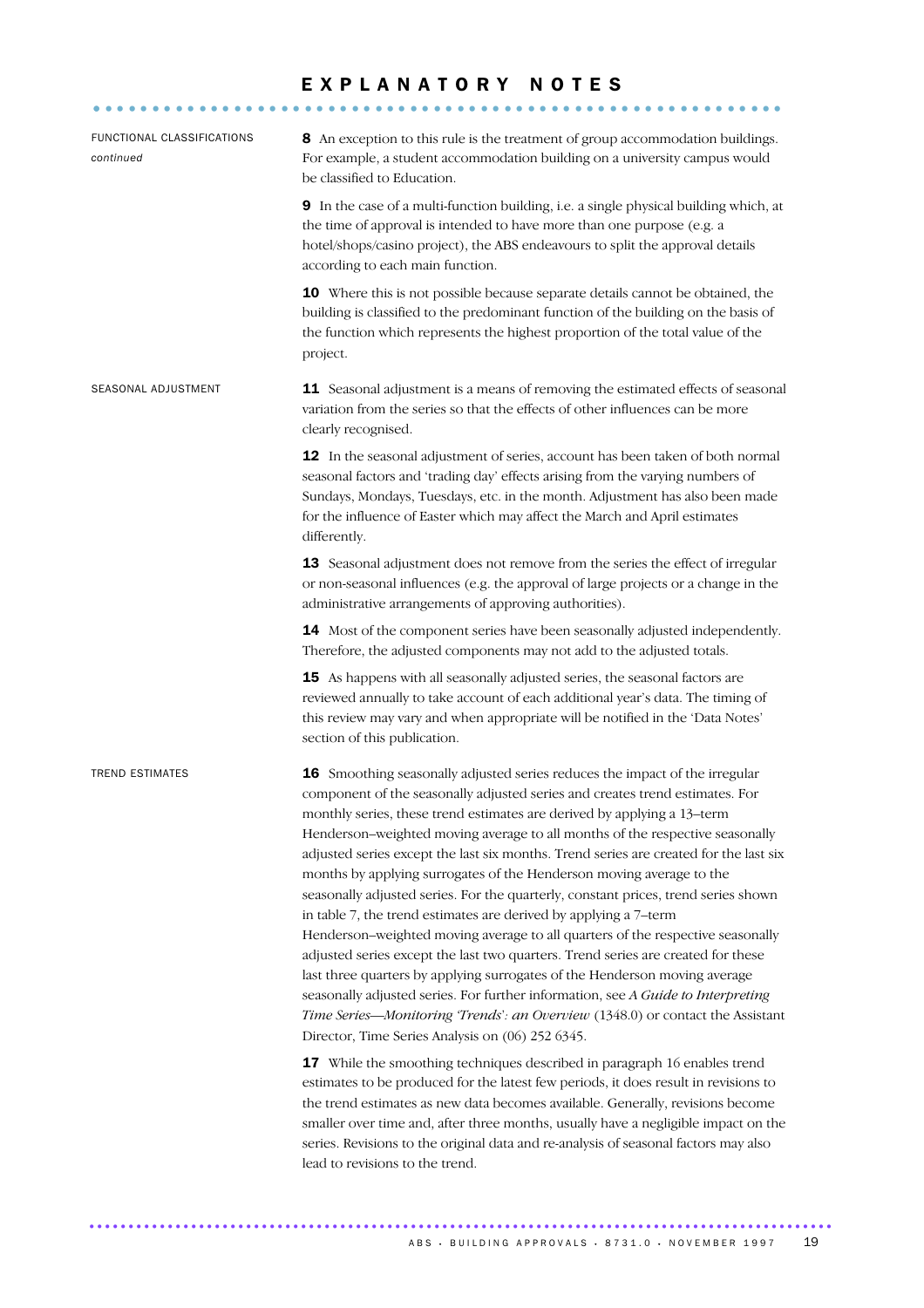## EXPLANATORY NOTES

| <b>CONSTANT PRICE ESTIMATES</b> |                                                                                 | <b>18</b> Constant price estimates measure changes in value after the direct effects of<br>price changes have been eliminated. The deflators used to revalue the current<br>price estimates are derived from the same price data underlying the deflators<br>compiled for the dwelling and non-dwelling construction components of the<br>national accounts aggregate 'Gross fixed capital expenditure'. |  |  |  |  |  |
|---------------------------------|---------------------------------------------------------------------------------|----------------------------------------------------------------------------------------------------------------------------------------------------------------------------------------------------------------------------------------------------------------------------------------------------------------------------------------------------------------------------------------------------------|--|--|--|--|--|
|                                 |                                                                                 | 19 Estimates at constant prices are subject to a number of approximations and<br>assumptions. For more information on the nature and concepts of constant price<br>estimates, see Chapter 4 of Australian National Accounts: Concepts, Sources<br>and Methods (5216.0). Monthly value data at constant prices are not available.                                                                         |  |  |  |  |  |
| UNPUBLISHED DATA                | these forms.                                                                    | 20 The ABS can also make available certain building approvals data which are<br>not published. Where the data cannot be provided by telephone, it can be<br>provided in microfiche, photocopy, computer printout, floppy disk and clerically<br>extracted tabulation. A charge may be made for providing unpublished data in                                                                             |  |  |  |  |  |
| RELATED PUBLICATIONS            |                                                                                 | 21 Users may also wish to refer to the following publications:                                                                                                                                                                                                                                                                                                                                           |  |  |  |  |  |
|                                 |                                                                                 | • Building Activity, Australia: Dwelling Unit Commencements (8750.0)<br>Building Activity, Australia (8752.0)                                                                                                                                                                                                                                                                                            |  |  |  |  |  |
|                                 | Housing Finance for Owner Occupation, Australia (5609.0)                        |                                                                                                                                                                                                                                                                                                                                                                                                          |  |  |  |  |  |
|                                 | Price Index of Materials Used in House Building (6408.0)                        |                                                                                                                                                                                                                                                                                                                                                                                                          |  |  |  |  |  |
|                                 | Price Index of Materials Used in Building Other than House Building<br>(6407.0) |                                                                                                                                                                                                                                                                                                                                                                                                          |  |  |  |  |  |
|                                 |                                                                                 | House Price Indexes: Eight Capital Cities (6416.0).                                                                                                                                                                                                                                                                                                                                                      |  |  |  |  |  |
| SYMBOLS AND OTHER USAGES        |                                                                                 | nil or rounded to zero                                                                                                                                                                                                                                                                                                                                                                                   |  |  |  |  |  |
|                                 | n.a.                                                                            | not available                                                                                                                                                                                                                                                                                                                                                                                            |  |  |  |  |  |
|                                 | $\mathbf{r}$                                                                    | figure or series revised since previous issue                                                                                                                                                                                                                                                                                                                                                            |  |  |  |  |  |
|                                 |                                                                                 | When figures have been rounded, discrepancies may occur between sums of the                                                                                                                                                                                                                                                                                                                              |  |  |  |  |  |
|                                 |                                                                                 | component items and totals.                                                                                                                                                                                                                                                                                                                                                                              |  |  |  |  |  |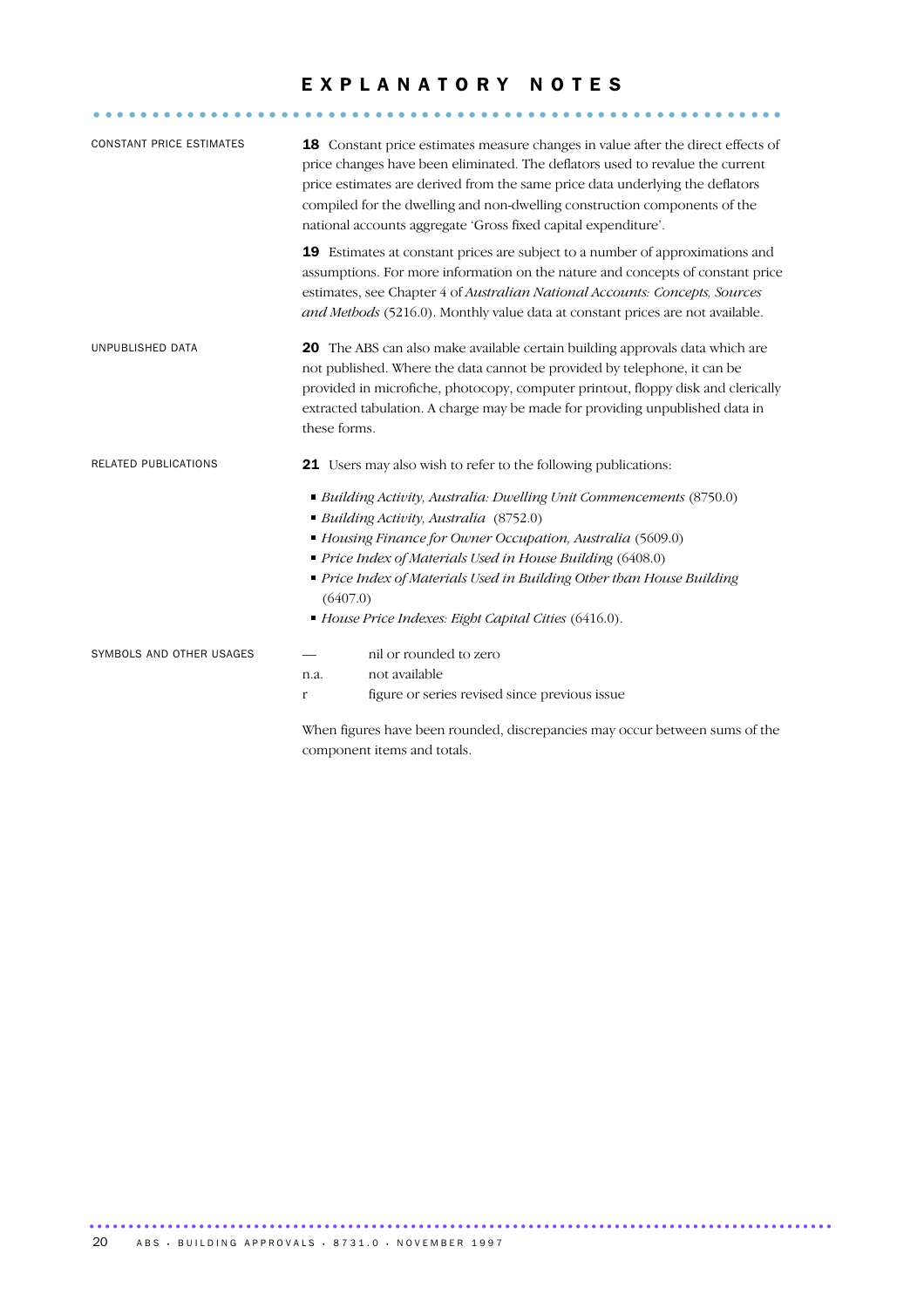## GLOSSARY

| Alterations and additions                            | Building activity carried out on existing buildings. Includes adding to or<br>diminishing floor area, altering the structural design of a building and affixing<br>rigid components which are integral to the functioning of the building.                                                                                                                                                                                                                                               |
|------------------------------------------------------|------------------------------------------------------------------------------------------------------------------------------------------------------------------------------------------------------------------------------------------------------------------------------------------------------------------------------------------------------------------------------------------------------------------------------------------------------------------------------------------|
| <b>Building</b>                                      | A building is a rigid, fixed and permanent structure which has a roof. Its intended<br>purpose is primarily to house people, plant, machinery, vehicles, goods or<br>livestock. An integral feature of a building's design is the provision for regular<br>access by persons in order to satisfy its intended use.                                                                                                                                                                       |
| Conversions, etc.                                    | Includes dwelling units approved as part of alterations and additions to existing<br>buildings (including conversions to dwelling units) and as part of the<br>construction of non-residential building.                                                                                                                                                                                                                                                                                 |
| Dwelling unit                                        | A dwelling unit is a self-contained suite of rooms, including cooking and bathing<br>facilities and intended for long term residential use. Regardless of whether they<br>are self-contained or not, units within buildings offering institutional care (e.g.<br>hospitals) or temporary accommodation (e.g. motels, hostels and holiday<br>apartments) are not defined as dwelling units. Such units are included in the<br>appropriate category of non-residential building approvals. |
| Educational                                          | Includes schools, colleges, kindergartens, libraries, museums and universities.                                                                                                                                                                                                                                                                                                                                                                                                          |
| Entertainment and recreational                       | Includes clubs, cinemas, sport and recreation centres.                                                                                                                                                                                                                                                                                                                                                                                                                                   |
| Factories                                            | Includes paper mills, oil refinery buildings, brickworks and powerhouses.                                                                                                                                                                                                                                                                                                                                                                                                                |
| Flats, units or apartments                           | Dwellings not having their own private grounds and usually sharing a common<br>entrance, foyer or stairwell.                                                                                                                                                                                                                                                                                                                                                                             |
| Health                                               | Includes hospitals, nursing homes, surgeries, clinics and medical centres.                                                                                                                                                                                                                                                                                                                                                                                                               |
| Hotels, motels and other short<br>term accommodation | Includes hostels, boarding houses, guest houses, and holiday apartment<br>buildings.                                                                                                                                                                                                                                                                                                                                                                                                     |
| House                                                | A house is a detached building primarily used for long term residential purposes.<br>It consists of one dwelling unit. For instance, detached 'granny flats' and<br>detached dwelling units (e.g. caretaker's residences) associated with a<br>non-residential building are defined as houses.                                                                                                                                                                                           |
| Miscellaneous                                        | Includes justice and defence buildings, welfare and charitable homes, prisons and<br>reformatories, maintenance camps, farming and livestock buildings, veterinary<br>clinics, child-minding centres, police stations and public toilets.                                                                                                                                                                                                                                                |
| New building work                                    | Building activity which will result in the creation of a building which previously<br>did not exist.                                                                                                                                                                                                                                                                                                                                                                                     |
| Non-residential building                             | A non-residential building is primarily intended for purposes other than long<br>term residential purposes.                                                                                                                                                                                                                                                                                                                                                                              |
| Offices                                              | Includes banks, post offices and council chambers.                                                                                                                                                                                                                                                                                                                                                                                                                                       |
| Other business premises                              | Includes warehouses, service stations, transport depots and terminals, electricity<br>substation buildings, telephone exchanges, broadcasting and film studios.                                                                                                                                                                                                                                                                                                                          |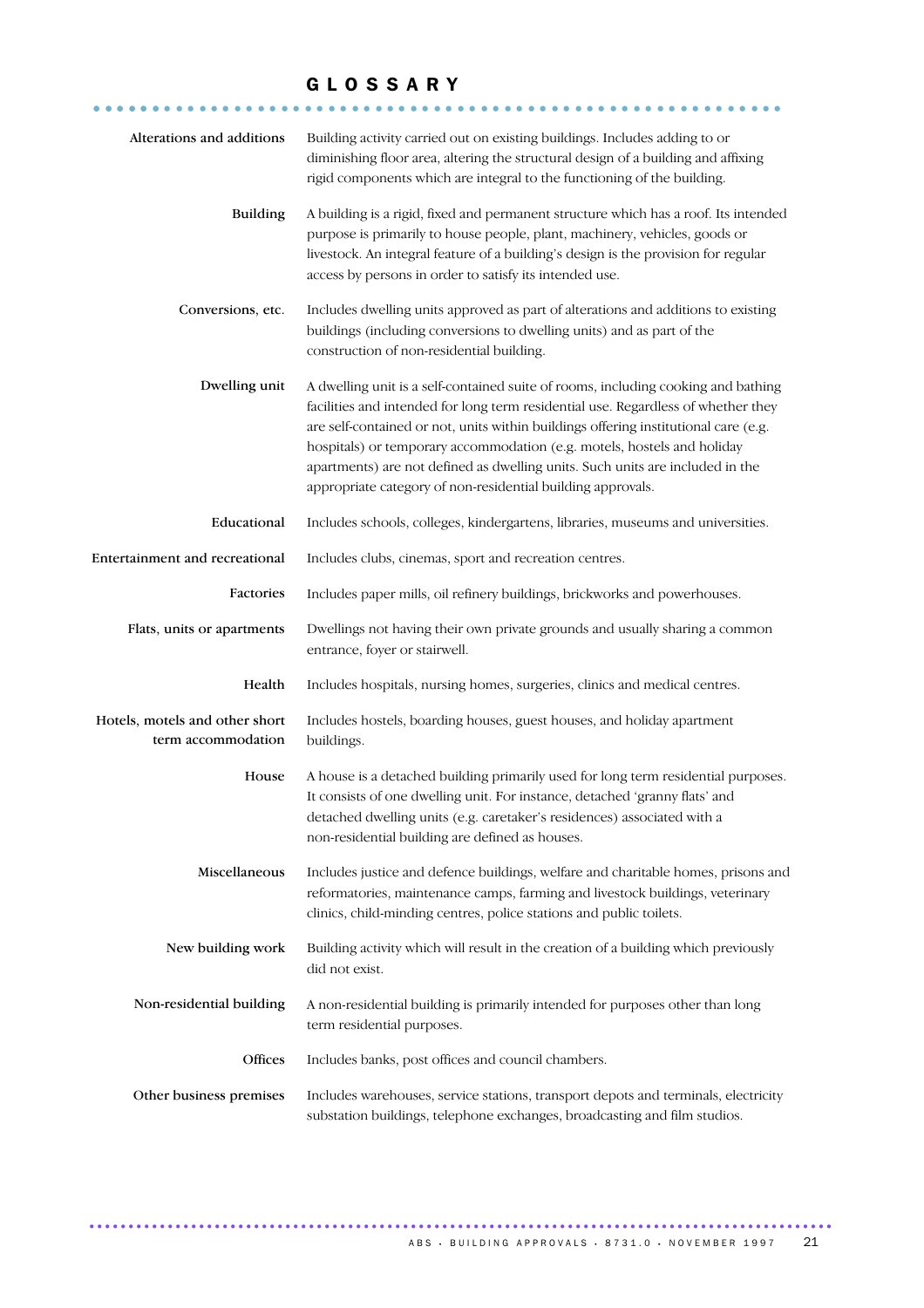## GLOSSARY

| Other residential building                          | An other residential building is a building other than a house primarily used for<br>long-term residential purposes. An other residential building contains more than<br>one dwelling unit. |
|-----------------------------------------------------|---------------------------------------------------------------------------------------------------------------------------------------------------------------------------------------------|
| Religious                                           | Includes convents, churches, temples, mosques, monasteries and noviciates.                                                                                                                  |
| Residential building                                | A residential building is a building consisting of one or more dwelling units.<br>Residential buildings can be either houses or other residential buildings.                                |
| Semi-detached, row or terrace<br>houses, townhouses | Dwellings having their own private grounds with no other dwellings above or<br>below.                                                                                                       |
| <b>Shops</b>                                        | Includes retail shops, restaurants, taverns and shopping arcades.                                                                                                                           |
| Value of residential building                       | Value of new residential building plus the value of alterations and additions to<br>residential buildings.                                                                                  |